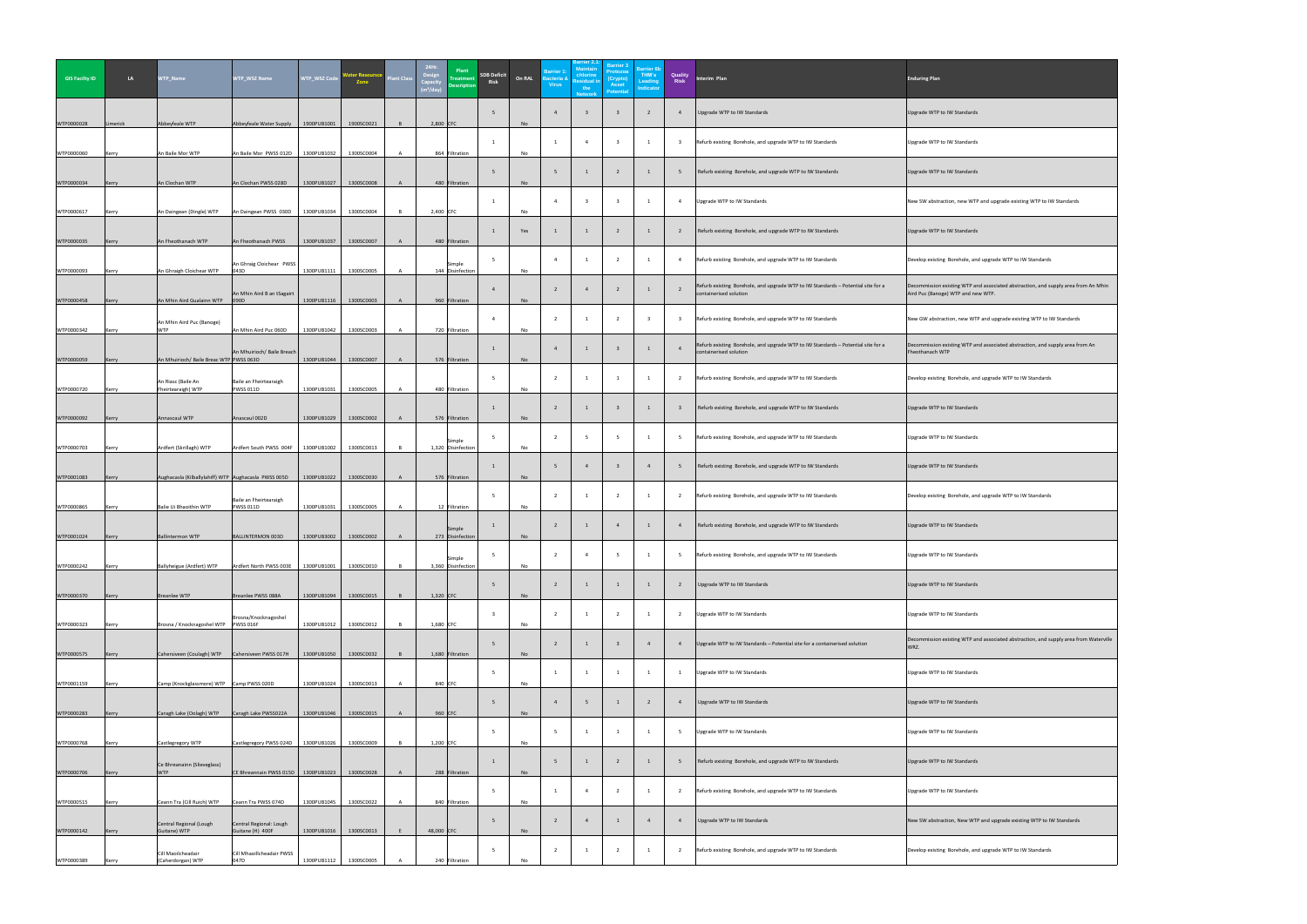| WTP0000420 | Kerry | Dun Chaoin WTP                                                            | Dun Chaoin PWSS 034D                                         | 1300PUB1035                | 1300SC0006               |                | 240 Filtration                    | No        |                |  |                | Refurb existing Borehole, and upgrade WTP to IW Standards                                                  | Develop existing Borehole, and upgrade WTP to IW Standards                                                     |
|------------|-------|---------------------------------------------------------------------------|--------------------------------------------------------------|----------------------------|--------------------------|----------------|-----------------------------------|-----------|----------------|--|----------------|------------------------------------------------------------------------------------------------------------|----------------------------------------------------------------------------------------------------------------|
| WTP0000459 | Kerry | Emlaghpeasta (Gurrane) WTP   Emlaghpeasta PWSS 035H                       |                                                              | 1300PUB1053                | 1300SC0016               |                | 240 Filtration                    | No        |                |  |                | Upgrade WTP to IW Standards - Potential site for a containerised solution                                  | Decommission existing WTP and associated abstraction, and supply area from Waterville<br>WRZ.                  |
| WTP0000448 | Kerry | Fenit WTP                                                                 | Fenit PWSS 037D                                              | 1300PUB1007                | 1300SC0013               |                | Simple<br>336 Disinfection        | <b>No</b> |                |  |                | Refurb existing Borehole, and upgrade WTP to IW Standards                                                  | Upgrade WTP to IW Standards                                                                                    |
| WTP0000476 | Kerry | <b>Glenderry WTP</b>                                                      | Glenderry PWSS 076E                                          | 1300PUB1099                | 1300SC0010               |                | Simple<br>312 Disinfection        | No        |                |  |                | Refurb existing Borehole, and upgrade WTP to IW Standards - Potential site for a<br>containerised solution | Decommission existing WTP and associated abstraction, and supply area from Ballyheigue<br><b>WTP</b>           |
| WTP0000530 | Kerry | Inch WTP                                                                  | Inch Public 044D                                             | 1300PUB1040                | 1300SC0013               | $\mathsf{A}$   | 792 Filtration                    | No        |                |  |                | Upgrade WTP to IW Standards                                                                                | Upgrade WTP to IW Standards                                                                                    |
| WTP0001153 | Kerry | Knockavota WTP                                                            | Mid Kerry: Knocknavota<br>302A*                              | 1300PUB1118                | 1300SC0015               |                | 600 Filtration                    | <b>No</b> |                |  |                | Refurb existing Borehole, and upgrade WTP to IW Standards                                                  | Upgrade WTP to IW Standards                                                                                    |
| WTP0001000 | Kerry | Leataoibh WTP                                                             | Cill Mhaoillcheadair PWSS<br>047D                            | 1300PUB1112                | 1300SC0005               |                | 240 Filtration                    | No        |                |  |                | Refurb existing Borehole, and upgrade WTP to IW Standards                                                  | Develop existing Borehole, and upgrade WTP to IW Standards                                                     |
| WTP0000154 | Kerry | Lios Cearnaigh (Ballyduff) WTP Lios Cearnaigh PWSS 052D                   |                                                              | 1300PUB1028                | 1300SC0026               |                | Simple<br>144 Disinfection        | No        | $\overline{a}$ |  |                | Refurb existing Borehole, and upgrade WTP to IW Standards                                                  | Upgrade WTP to IW Standards                                                                                    |
| WTP0000363 | Kerry | Listowel (Dromin) WTP                                                     | Listowel Regional Public<br><b>Water Supply</b>              | 1300PUB1204                | 1300SC0011               | D              | 14,400 CFC                        | <b>No</b> |                |  |                | Upgrade WTP to IW Standards                                                                                | New GW abstraction, new WTP and upgrade existing WTP to IW Standards                                           |
| WTP0000139 | Kerry | Lyracrompane WTP                                                          | Lyreacrompane RWSS 057E                                      | 1300PUB1009                | 1300SC0011               | $\overline{B}$ | 4,080 CFC                         | <b>No</b> |                |  |                | <b>Upgrade WTP to IW Standards</b>                                                                         | Upgrade WTP to IW Standards                                                                                    |
| WTP0000952 | Kerry | Lyranes WTP                                                               | LYRANES 303A                                                 | 1300PUB4104                | 1300SC0024               | $\mathsf{A}$   | Simple<br>48 Disinfection         | Yes       |                |  |                | Refurb existing Borehole, and upgrade WTP to IW Standards                                                  | Upgrade WTP to IW Standards                                                                                    |
| WTP0000158 | Kerry | Malainn WTP                                                               | Maulin PWSS 066H                                             | 1300PUB1115                | 1300SC0016               |                | 720 Filtration                    | <b>No</b> |                |  |                | Upgrade WTP to IW Standards - Potential site for a containerised solution                                  | Decommission existing WTP and associated abstraction, and supply area from Waterville<br>WRZ.                  |
| WTP0000164 | Kerry | Mid-Kerry (Gearha) WTP                                                    | Mid Kerry: Gearha (H)<br>300A                                | 1300PUB1063                | 1300SC0015               | D              | $14,664$ CFC                      | <b>No</b> |                |  |                | Upgrade WTP to IW Standards                                                                                | Upgrade WTP to IW Standards                                                                                    |
| WTP0000876 | Kerry | Mountain Stage (Droum) WTP 062A                                           | Mountain Stage PWSS                                          | 1300PUB1119                | 1300SC0025               |                | Simple<br>190 Disinfection        | Yes       |                |  |                | Refurb existing Borehole, and upgrade WTP to IW Standards                                                  | Upgrade WTP to IW Standards                                                                                    |
| WTP0001072 | Kerry | Mountain Stage (Kealduff) WTP 062A                                        | Mountain Stage PWSS                                          | 1300PUB1119                | 1300SC0025               | A              | Simple<br>744 Disinfection        | Yes       |                |  |                | Upgrade WTP to IW Standards                                                                                | Upgrade WTP to IW Standards                                                                                    |
| WTP0001183 |       | Portmagee (Lateeve) WTP                                                   | Portmagee PWSS 064H                                          | 1300PUB1055                | 1300SC0016               |                | Simple<br>600 Disinfection        | No        |                |  |                | Upgrade WTP to IW Standards - Potential site for a containerised solution                                  | Decommission existing WTP and associated abstraction, and supply area from Waterville<br>WRZ.                  |
|            | Kerry | Rathmore WTP                                                              | Rathmore PWSS 065A                                           | 1300PUB1017                | 1300SC0031               |                | 840 Filtration                    |           |                |  |                | Refurb existing Borehole, and upgrade WTP to IW Standards - Potential site for a<br>containerised solution | Decommission existing WTP and associated abstraction, and supply area from Central<br>Regional - Lough Guitane |
| WTP0000659 | Kerry |                                                                           | Tieraclea (Tarbert) PWSS                                     |                            |                          |                | Simple                            | No        |                |  |                | Refurb existing Borehole, and upgrade WTP to IW Standards                                                  | Upgrade WTP to IW Standards                                                                                    |
| WTP0000730 | Kerry | Tarbert (Tieraclea) WTP                                                   | 071E                                                         | 1300PUB1010                | 1300SC0011               |                | 600 Disinfection<br>Simple        | No        |                |  |                | Refurb existing Borehole, and upgrade WTP to IW Standards                                                  | Develop existing Borehole, and upgrade WTP to IW Standards                                                     |
| WTP0000734 | Kerry | Tir Abhainn Thoir WTP<br>Tobar Bhreandain (Baile An<br>Fheirtearaigh) WTP | Teeravane East<br>Baile an Fheirtearaigh<br><b>PWSS 011D</b> | 1300PUB1123<br>1300PUB1031 | 1300SC0005<br>1300SC0005 |                | 91 Disinfection<br>240 Filtration | <b>No</b> |                |  |                | Refurb existing Borehole, and upgrade WTP to IW Standards                                                  | Develop existing Borehole, and upgrade WTP to IW Standards                                                     |
| WTP0000307 | Kerry |                                                                           |                                                              |                            |                          |                |                                   | <b>No</b> |                |  |                | Upgrade WTP to IW Standards - Potential site for a containerised solution                                  | Decommission existing WTP and associated abstraction, and supply area from Bantry<br>WRZ.                      |
| WTP0000021 | Cork  | Adrigole WTP                                                              | Zone1 Adrigole                                               | 0500PUB4201                | 0500SC0033               |                | 181 Filtration<br>Simple          | No        |                |  |                | Upgrade WTP to IW Standards - Potential site for a containerised solution                                  | Decommission existing WTP and associated abstraction, and supply area from Cork City<br>WRZ.                   |
| WTP0000022 | Cork  | Aghabullogue WTP                                                          | Zone2 Aghabullogue                                           | 0500PUB3201                | 0500SC0059               |                | 36 Disinfection                   | No        |                |  |                | Upgrade WTP to IW Standards - Potential site for a containerised solution                                  | Decommission existing WTP and associated abstraction, and supply area from<br>Ballydonegan GWS.                |
| WTP0000036 | Cork  | Allihies WTP                                                              | Zone1 Allihies                                               | 0500PUB4202                | 0500SC0035               |                | 80 Filtration<br>Simple           | <b>No</b> | $\epsilon$     |  | $\overline{4}$ | Refurb existing Boreholes, and upgrade WTP to IW Standards                                                 | Upgrade WTP to IW Standards                                                                                    |
| WTP0000098 | Cork  | Ard Na Killy Ridge WTP                                                    | Zone2 Ard Na Killy Ridge                                     | 0500PUB2201                | 0500SC0019               | A.             | 18 Disinfection<br>Simple         | No        |                |  |                | Upgrade WTP to IW Standards - Potential site for a containerised solution                                  | Decommission existing WTP and associated abstraction, and supply area from Cork City<br>WRZ.                   |
| WTP0000124 | Cork  | <b>Ballinagree WTP</b>                                                    | Zone2 Ballinagree                                            | 0500PUB2301                | 0500SC0073               |                | 42 Disinfection<br>Simple         | No        |                |  |                | Upgrade WTP to IW Standards - Potential site for a containerised solution                                  | Decommission existing WTP and associated abstraction, and supply area from Cork City<br>WRZ.                   |
| WTP0000079 | Cork  | <b>Ballincurrig WTP</b>                                                   | Ballincurrig/Lisgoold                                        | 0500PUB2405                | 0500SC0167               |                | 96 Disinfection                   | No        |                |  |                | Upgrade WTP to IW Standards                                                                                | Upgrade WTP to IW Standards                                                                                    |
| WTP0000073 | Cork  | <b>Ballingeary WTP</b>                                                    | Zone2 Ballingeary                                            | 0500PUB2302                | 0500SC0009               |                | 114 Filtration                    | No        |                |  |                |                                                                                                            |                                                                                                                |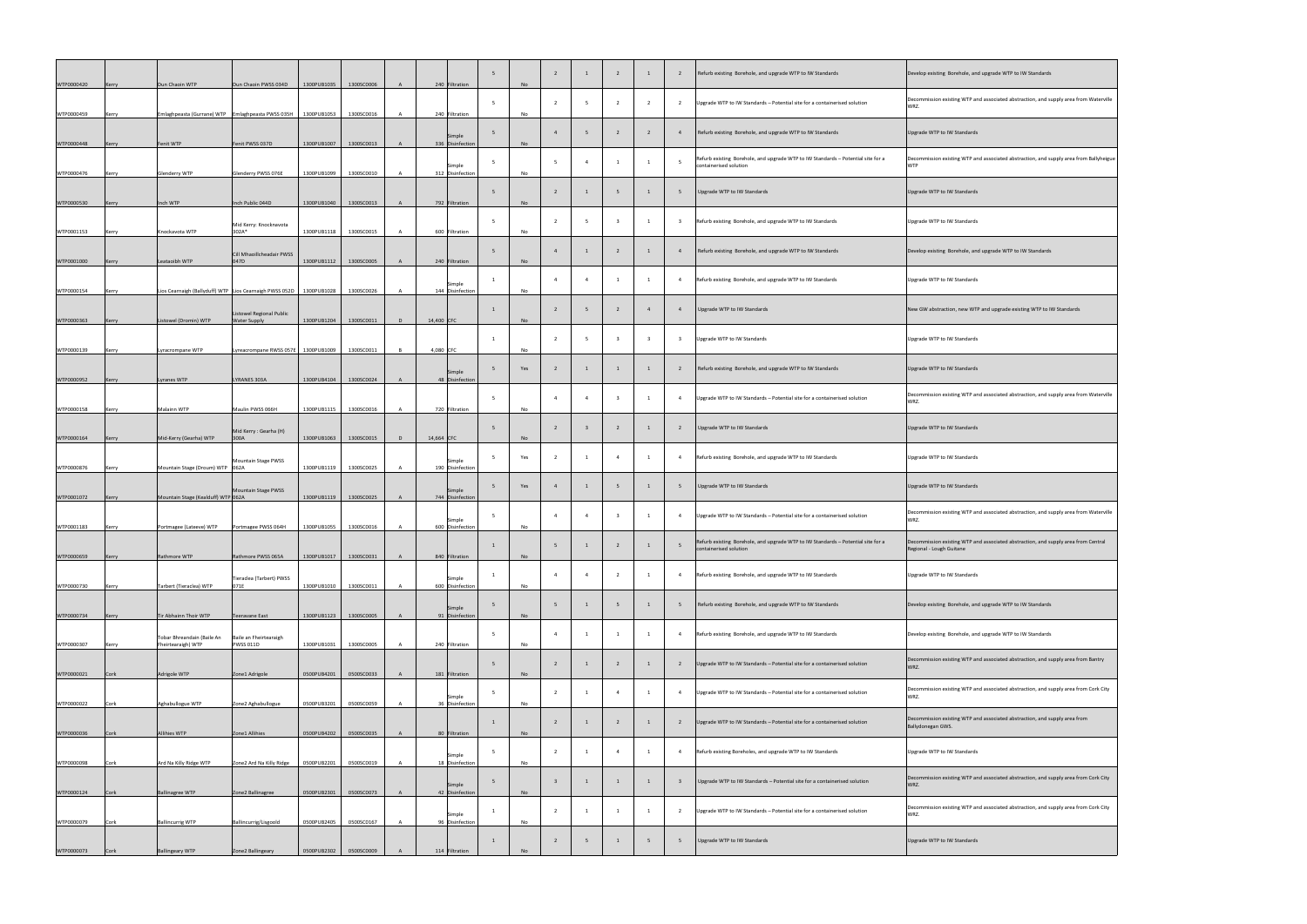| WTP0000288 | Waterford   | <b>Ballydasoon WTP</b>                           | Ballydasoon                                | 3100PUB1007 | 0500SC0042 |  | Simple<br>50 Disinfection    | No        |                         |                |   |                          | Refurb existing Boreholes, and upgrade WTP to IW Standards<br>Upgrade WTP to IW Standards                                                                                        |
|------------|-------------|--------------------------------------------------|--------------------------------------------|-------------|------------|--|------------------------------|-----------|-------------------------|----------------|---|--------------------------|----------------------------------------------------------------------------------------------------------------------------------------------------------------------------------|
| WTP1000116 | Cork        | Ballydonnegan WTP                                | Zone1 Allihies                             | 0500PUB4202 | 0500SC0035 |  | Simple<br>20 Disinfection    | No        |                         |                |   |                          | Decommission existing WTP and associated abstraction, and sup<br>Upgrade WTP to IW Standards - Potential site for a containerised solution<br>Ballydonegan GWS.                  |
| WTP0000244 | Cork        | <b>Ballyhilty WTP</b>                            | Zone1 Skibbereen Ballyhilty   0500PUB4605  |             | 0500SC0173 |  | 8,267 CFC                    | Yes       |                         |                |   | $\overline{\mathbf{3}}$  | Upgrade WTP to IW Standards<br>Upgrade WTP to IW Standards                                                                                                                       |
| WTP0000252 | Cork        | <b>Ballykilty WTP</b>                            | Zone3 Ballykilty                           | 0500PUB2571 | 0500SC0084 |  | Simple<br>42 Disinfection    | No        |                         |                |   |                          | Decommission existing WTP and associated abstraction, and sup<br>Upgrade WTP to IW Standards - Potential site for a containerised solution<br>WRZ.                               |
| WTP0000315 | <b>Cork</b> | Ballymacoda Road WTP                             | Zone3 Killeagh                             | 0500PUB2504 | 0500SC0085 |  | Simple<br>115 Disinfection   | No        |                         |                |   |                          | Upgrade WTP to IW Standards<br>Refurb existing Borehole, and upgrade WTP to IW Standards                                                                                         |
| WTP0000316 | Cork        | Ballymacoda WTP                                  | Zone3 Ballymacoda                          | 0500PUB2501 | 0500SC0041 |  | Simple<br>120 Disinfection   | No        |                         |                |   |                          | Decommission existing WTP and associated abstraction, and sup<br>Upgrade WTP to IW Standards - Potential site for a containerised solution<br>Regional WRZ.                      |
|            |             |                                                  |                                            |             |            |  |                              |           |                         |                |   |                          | Upgrade WTP to IW Standards<br>Upgrade WTP to IW Standards                                                                                                                       |
| WTP0000263 | Cork        | Ballymakeera WTP                                 | Zone2 Ballymakeera                         | 0500PUB2303 | 0500SC0070 |  | 360 Filtration<br>Simple     | No        |                         |                |   |                          | Decommission existing WTP and associated abstraction, and sup<br>Upgrade WTP to IW Standards - Potential site for a containerised solution<br>WRZ.                               |
| WTP1000070 | Cork        | <b>Ballyshoneen WTP</b>                          | Zone3 Ballyshoneen                         | 0500PUB3210 | 0500SC0172 |  | 12 Disinfection<br>Simple    | <b>No</b> |                         |                |   |                          | Decommission existing WTP and associated abstraction, and sup<br>Upgrade WTP to IW Standards - Potential site for a containerised solution<br>- 4<br>WRZ.                        |
| WTP1000069 | Cork        | <b>Ballyveerane WTP</b>                          | Zone2 Ballyverane                          | 0500PUB2310 | 0500SC0180 |  | Disinfection                 | No        |                         |                |   |                          | Upgrade WTP to IW Standards<br>Upgrade WTP to IW Standards                                                                                                                       |
| WTP0000337 | Cork        | Baltimore (Lake Cross) WTP                       | Zone1 Baltimore Lakecross<br>Zone2 Bayview | 0500PUB4601 | 0500SC0021 |  | $1,600$ CFC<br>Simple        | No        |                         |                |   | $\overline{1}$           | Decommission existing WTP and associated abstraction, and sup<br>Upgrade WTP to IW Standards - Potential site for a containerised solution<br>WRZ.                               |
| WTP0000295 | Cork        | <b>Bayview WTP</b>                               | (Timoleague)                               | 0500PUB2109 | 0500SC0152 |  | 10 Disinfection<br>Simple    | No        |                         |                |   |                          | Upgrade WTP to IW Standards<br>Upgrade WTP to IW Standards                                                                                                                       |
| WTP0000305 | Cork        | <b>Bilberry WTP</b>                              | Zone3 Bilberry                             | 0500PUB2401 | 0500SC0157 |  | 15 Disinfection<br>Simple    | No        |                         |                |   | - 1                      | Upgrade WTP to IW Standards<br>Upgrade WTP to IW Standards                                                                                                                       |
| WTP0000324 | Cork        | Caheragh WTP                                     | Zone1 Caheragh                             | 0500PUB4607 | 0500SC0028 |  | 100 Disinfection             | No        |                         |                |   |                          | Decommission existing WTP and associated abstraction, and sup<br>Upgrade WTP to IW Standards - Potential site for a containerised solution<br>WTP.                               |
| WTP0000334 | Kerry       | Caherdanel WTP                                   | Caherdaniel PWSS 019H                      | 1300PUB1051 | 1300SC0017 |  | $600$ CFC                    | No        |                         |                |   | $\overline{\phantom{0}}$ | Upgrade WTP to IW Standards<br>New GW abstraction and upgrade existing WTP to IW Standards                                                                                       |
| WTP0000390 | Cork        | Cahermore WTP                                    | Zone1 Cahermore                            | 0500PUB4204 | 0500SC0036 |  | 24 Filtration                | No        |                         |                |   |                          | Upgrade WTP to IW Standards<br>Upgrade WTP to IW Standards and new WTP for Bantry WRZ.                                                                                           |
| WTP0000828 | Cork        | Cahernacrin WTP                                  | Zone1 Bantry Cahernacrin                   | 0500PUB4111 | 0500SC0030 |  | $1,330$ CFC                  | <b>No</b> |                         |                |   | $\overline{1}$           | Upgrade WTP to IW Standards<br>Upgrade WTP to IW Standards                                                                                                                       |
| WTP0001006 | Cork        | Cape Clear WTP                                   | Zone1 Cape Clear                           | 0500PUB4602 | 0500SC0155 |  | Simple<br>300 Disinfection   | No        |                         |                |   |                          |                                                                                                                                                                                  |
| WTP0000335 | Cork        | Carhue WTP                                       | Zone2 Bandon Regional                      | 0500PUB2101 | 0500SC0145 |  | 4,920 $ CFC$                 | No        |                         |                |   |                          | Upgrade WTP to IW Standards<br>Upgrade WTP to IW Standards                                                                                                                       |
| WTP0000488 | Cork        | Carriglusky WTP                                  | Zone3 Cloyne                               | 0500PUB2403 | 0500SC0158 |  | Simple<br>2,700 Disinfection | No        |                         |                |   |                          | Refurb existing Boreholes, and upgrade WTP to IW Standards<br>New GW abstraction and new WTP, upgrade existing WTP to IW                                                         |
| WTP0000349 | Cork        | Carrignadoura WTP                                | Zone2 Carrignadoura                        | 0500PUB2311 | 0500SC0010 |  | Simple<br>120 Disinfection   | No        |                         |                |   |                          | Upgrade WTP to IW Standards<br>Upgrade WTP to IW Standards                                                                                                                       |
| WTP0000351 | Cork        | Carrignavar WTP                                  | Zone3 Carrignavar                          | 0500PUB3301 | 0500SC0050 |  | Simple<br>190 Disinfection   | No        |                         |                |   |                          | Refurb existing Boreholes, and upgrade WTP to IW Standards<br>Upgrade WTP to IW Standards                                                                                        |
| WTP0000501 | Kerry       | Castlecove (Gowlane) WTP                         | Castlecove PWSS 023H                       | 1300PUB1052 | 1300SC0017 |  | $600$ CFC                    | No        |                         |                |   | $\overline{1}$           | Upgrade WTP to IW Standards<br>Upgrade WTP to IW Standards                                                                                                                       |
| WTP0000494 | Cork        | Castletownbere WTP                               | Zone1 Castletownbere                       | 0500PUB4205 | 0500SC0034 |  | 3,187 Filtration             | No        | $\overline{4}$          |                |   | $\overline{\mathbf{3}}$  | Decommission existing WTP and associated abstraction, and sup<br>Upgrade WTP to IW Standards - Potential site for a containerised solution<br>WRZ.                               |
| WTP0000518 | Cork        | Clash WTP                                        | Zone3 Clash/Leamleara                      | 0500PUB2402 | 0500SC0048 |  | Simple<br>22 Disinfection    | <b>No</b> | $\overline{2}$          | $\overline{1}$ | 1 | $\overline{1}$           | Decommission existing WTP and associated abstraction, and sup<br>Upgrade WTP to IW Standards - Potential site for a containerised solution<br>$\overline{\phantom{a}}$ 2<br>WRZ. |
| WTP0000519 | Cork        | Clashanamid WTP                                  | Zone2 Clashanamid                          | 0500PUB2102 | 0500SC0146 |  | Simple<br>12 Disinfection    | No        |                         |                |   |                          | Decommission existing WTP and associated abstraction, and sup<br>Upgrade WTP to IW Standards - Potential site for a containerised solution<br>- 5<br>WRZ.                        |
| WTP0000584 | Cork        | Clonakilty (Jones Bridge) WTP   Zone1 Clonakilty |                                            | 0500PUB4301 | 0500SC0153 |  | $8,600$ CFC                  | No        |                         |                |   |                          | Upgrade WTP to IW Standards<br>Upgrade WTP to IW Standards                                                                                                                       |
| WTP0000586 | Cork        | Clondrohid WTP                                   | Zone2 Clondrohid                           | 0500PUB2304 | 0500SC0071 |  | Simple<br>55 Disinfection    | No        | $\overline{\mathbf{3}}$ |                |   |                          | Decommission existing WTP and associated abstraction, and sup<br>Upgrade WTP to IW Standards - Potential site for a containerised solution<br>WRZ.                               |

| Upgrade WTP to IW Standards                                                                         |
|-----------------------------------------------------------------------------------------------------|
| Decommission existing WTP and associated abstraction, and supply area from<br>Ballydonegan GWS.     |
| Upgrade WTP to IW Standards                                                                         |
| Decommission existing WTP and associated abstraction, and supply area from Killeagh<br>WRZ.         |
| Upgrade WTP to IW Standards                                                                         |
| Decommission existing WTP and associated abstraction, and supply area from Youghal<br>Regional WRZ. |
| Upgrade WTP to IW Standards                                                                         |
| Decommission existing WTP and associated abstraction, and supply area from Cork City<br>WRZ.        |
| Decommission existing WTP and associated abstraction, and supply area from Macroom<br>WRZ.          |
| Upgrade WTP to IW Standards                                                                         |
| Decommission existing WTP and associated abstraction, and supply area from Cork City<br>WRZ.        |
| Upgrade WTP to IW Standards                                                                         |
| Upgrade WTP to IW Standards                                                                         |
| Decommission existing WTP and associated abstraction, and supply area from Castlecove<br>WTP.       |
| New GW abstraction and upgrade existing WTP to IW Standards                                         |
| Upgrade WTP to IW Standards and new WTP for Bantry WRZ.                                             |
| Upgrade WTP to IW Standards                                                                         |
| Upgrade WTP to IW Standards                                                                         |
| New GW abstraction and new WTP, upgrade existing WTP to IW Standards                                |
| Upgrade WTP to IW Standards                                                                         |
| Upgrade WTP to IW Standards                                                                         |
| Upgrade WTP to IW Standards                                                                         |
| Decommission existing WTP and associated abstraction, and supply area from Bantry<br>WRZ.           |
| Decommission existing WTP and associated abstraction, and supply area from Cork City<br>WRZ.        |
| Decommission existing WTP and associated abstraction, and supply area from Cork City<br>WRZ.        |
| Upgrade WTP to IW Standards                                                                         |
| Decommission existing WTP and associated abstraction, and supply area from Macroom<br>WRZ.          |
|                                                                                                     |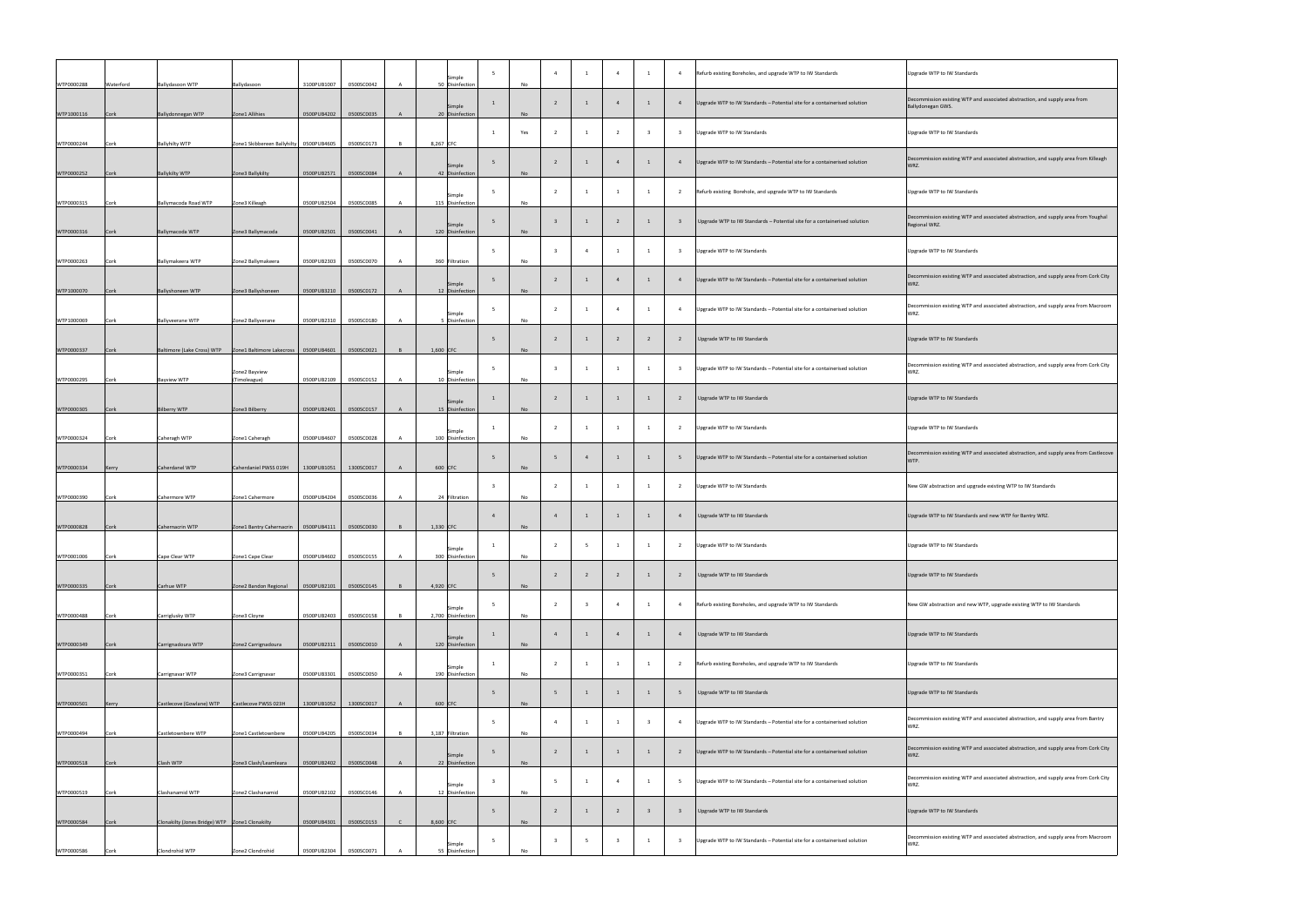| Decommission existing WTP and associated abstraction, and supply area from<br>Ballydonegan GWS. |
|-------------------------------------------------------------------------------------------------|
| Decommission existing WTP and associated abstraction, and supply area from Macroom<br>WRZ.      |
| Decommission existing WTP and associated abstraction, and supply area from Cork City<br>WRZ.    |
| <b>Upgrade WTP to IW Standards</b>                                                              |
| Decommission existing WTP and associated abstraction, and supply area from Cork City<br>WRZ.    |
| Upgrade WTP to IW Standards                                                                     |
| Upgrade WTP to IW Standards                                                                     |
| Decommission existing WTP and associated abstraction, and supply area from Cork City<br>WRZ.    |
| Upgrade WTP to IW Standards and new WTP for Bantry WRZ.                                         |
| New GW abstraction and upgrade existing WTP to IW Standards                                     |
| Upgrade WTP to IW Standards                                                                     |
| Upgrade WTP to IW Standards                                                                     |
| Decommission existing WTP and associated abstraction, and supply area from Mogeely<br>WRZ.      |
| <b>Upgrade WTP to IW Standards</b>                                                              |
| <b>Upgrade WTP to IW Standards</b>                                                              |
| <b>Upgrade WTP to IW Standards</b>                                                              |
| Decommission existing WTP and associated abstraction, and supply area from Cork City<br>WRZ.    |
| Upgrade WTP to IW Standards                                                                     |
| Upgrade WTP to IW Standards & new GW and new WTP                                                |
| Decommission existing WTP and associated abstraction, and supply area from Bantry<br>WRZ.       |
| Upgrade WTP to IW Standards                                                                     |
| Decommission existing WTP and associated abstraction, and supply area from Cork City<br>WRZ.    |
| Upgrade WTP to IW Standards                                                                     |
| Upgrade WTP to IW Standards                                                                     |
| Upgrade WTP to IW Standards                                                                     |
| Upgrade WTP to IW Standards                                                                     |
| Upgrade WTP to IW Standards                                                                     |

| WTP1000072 | Cork | Cluain Court (Allihies) WTP | Zone1 Allihies                          | 0500PUB4411 | 0500SC0170 |   |            | Simple<br>10 Disinfection  | <b>No</b> |                         |                |                         |                | Upgrade WTP to IW Standards - Potential site for a containerised solution | Decommission existing WTP and associated abstraction, and sup<br>Ballydonegan GWS. |
|------------|------|-----------------------------|-----------------------------------------|-------------|------------|---|------------|----------------------------|-----------|-------------------------|----------------|-------------------------|----------------|---------------------------------------------------------------------------|------------------------------------------------------------------------------------|
| WTP0000563 | Cork | Coolehane WTP               | Zone2 Coolyhane                         | 0500PUB2308 | 0500SC0178 |   |            | Simple<br>26 Disinfection  | No        |                         |                |                         |                | Upgrade WTP to IW Standards - Potential site for a containerised solution | Decommission existing WTP and associated abstraction, and sup<br>WRZ.              |
| WTP0000565 | Cork | Coolineagh WTP              | Zone2 Coolineagh                        | 0500PUB3211 | 0500SC0058 |   |            | Simple<br>5 Disinfection   | <b>No</b> |                         |                |                         |                | Upgrade WTP to IW Standards - Potential site for a containerised solution | Decommission existing WTP and associated abstraction, and sup<br>WRZ.              |
| WTP0000571 | Cork | Coppeen WTP                 | Coppeen                                 | 0500PUB4403 | 0500SC0168 |   |            | Simple<br>9 Disinfection   | No        |                         |                |                         |                | Refurb existing Borehole, and upgrade WTP to IW Standards                 | Upgrade WTP to IW Standards                                                        |
| WTP0000572 | Cork | Corbally WTP                | Zone3 Corbally (Midleton)               | 0500PUB2409 | 0500SC0047 |   |            | Simple<br>40 Disinfection  | No        |                         |                |                         |                | Upgrade WTP to IW Standards - Potential site for a containerised solution | Decommission existing WTP and associated abstraction, and sup<br>WRZ.              |
| WTP0000637 | Cork | Crookhaven WTP              | Zone1 Crookhaven                        | 0500PUB4501 | 0500SC0025 |   |            | 175 Filtration             | No        |                         |                |                         |                | Upgrade WTP to IW Standards                                               | Upgrade WTP to IW Standards                                                        |
| WTP0000595 | Cork | Crosterra WTP               | Zone1 Crosterra                         | 0500PUB4110 | 0500SC0069 |   |            | Simple<br>72 Disinfection  | <b>No</b> |                         |                |                         |                | Upgrade WTP to IW Standards                                               | Upgrade WTP to IW Standards                                                        |
| WTP0000600 | Cork | Cullen WTP                  | Zone2 Cullen                            | 0500PUB2206 | 0500SC0020 |   |            | Simple<br>10 Disinfection  | Yes       |                         |                |                         |                | Upgrade WTP to IW Standards - Potential site for a containerised solution | Decommission existing WTP and associated abstraction, and sup<br>WRZ.              |
|            |      |                             |                                         |             |            |   |            |                            |           |                         |                |                         |                | Upgrade WTP to IW Standards                                               | Upgrade WTP to IW Standards and new WTP for Bantry WRZ.                            |
| WTP0000669 | Cork | Derryginagh WTP             | Zone1 Bantry Derryginagh                | 0500PUB4101 | 0500SC0030 |   |            | $1,470$ CFC<br>Simple      | No        |                         |                |                         |                | Refurb existing Boreholes, and upgrade WTP to IW Standards                | New GW abstraction and upgrade existing WTP to IW Standards                        |
| WTP0000623 | Cork | Donoughmore WTP             | Zone3 Donoughmore                       | 0500PUB3204 | 0500SC0057 |   |            | 504 Disinfection<br>Simple | No        |                         |                |                         |                | Upgrade WTP to IW Standards                                               | Upgrade WTP to IW Standards                                                        |
| WTP0000629 | Cork | Drinagh WTP                 | Zone1 Drinagh                           | 0500PUB4603 | 0500SC0038 |   |            | 246 Disinfection           | No        |                         |                |                         |                | Upgrade WTP to IW Standards                                               | Upgrade WTP to IW Standards                                                        |
| WTP0000414 | Cork | Dromore WTP                 | Zone1 Dromore Bantry                    | 0500PUB4109 | 0500SC0029 |   |            | 70 Filtration<br>Simple    | No        |                         |                |                         |                | Upgrade WTP to IW Standards - Potential site for a containerised solution | Decommission existing WTP and associated abstraction, and sup<br>WRZ.              |
| WTP0000373 | Cork | Dungourney WTP              | Zone3 Dungourney                        | 0500PUB2502 | 0500SC0044 |   |            | 55 Disinfection            | <b>No</b> |                         |                | $\overline{4}$          | $\overline{4}$ | Upgrade WTP to IW Standards                                               | Upgrade WTP to IW Standards                                                        |
| WTP0000371 | Cork | Dunmanway WTP               | Zone1 Dunmanway                         | 0500PUB4404 | 0500SC0012 |   |            | $1,170$ CFC                | No<br>Yes |                         |                |                         |                | Refurb existing Boreholes, and upgrade WTP to IW Standards                | Upgrade WTP to IW Standards                                                        |
| WTP0000379 | Cork | Durrus WTP                  | Zone1 Durrus                            | 0500PUB4104 | 0500SC0027 |   |            | 188 Filtration<br>Simple   |           |                         |                |                         |                | Refurb existing Spring, and upgrade WTP to IW Standards                   | Upgrade WTP to IW Standards                                                        |
| WTP0000380 | Cork | Dursey Island WTP           | Zone1 Dursey Island                     | 0500PUB4207 | 0500SC0037 |   |            | 20 Disinfection<br>Simple  | No        |                         |                |                         |                | Upgrade WTP to IW Standards - Potential site for a containerised solution | Decommission existing WTP and associated abstraction, and sup<br>WRZ.              |
| WTP0000411 | Cork | Garranes WTP                | Zone2 Garranes                          | 0500PUB3105 | 0500SC0081 |   |            | 20 Disinfection            | No        |                         | - 2            | $\overline{\mathbf{3}}$ |                | Upgrade WTP to IW Standards                                               | Upgrade WTP to IW Standards                                                        |
| WTP0000470 | Cork | <b>Glashaboy WTP</b>        | Zone3 Glashaboy                         | 0500PUB3303 | 0500SC0082 |   | 22,730 CFC |                            | No        |                         |                |                         |                | Upgrade WTP to IW Standards                                               | Upgrade WTP to IW Standards & new GW and new WTP                                   |
| WTP0000422 | Cork | Glendine WTP                | Zone3 Youghal Regional                  | 0500PUB2510 | 0500SC0042 |   |            | $3,000$ CFC                | No        |                         |                | - 5                     |                | Upgrade WTP to IW Standards - Potential site for a containerised solution | Decommission existing WTP and associated abstraction, and sup<br>WRZ.              |
| WTP0000433 | Cork | <b>Glengarriff WTP</b>      | Zone1 Glengarriff                       | 0500PUB4208 | 0500SC0068 |   |            | 363 Filtration             | No        |                         |                |                         |                | Upgrade WTP to IW Standards                                               | Upgrade WTP to IW Standards                                                        |
| WTP0000435 | Cork | Goleen WTP                  | Zone1 Goleen                            | 0500PUB4502 | 0500SC0024 |   |            | 108 Filtration<br>Simple   | No        |                         |                | $\overline{1}$          |                | Upgrade WTP to IW Standards - Potential site for a containerised solution | Decommission existing WTP and associated abstraction, and sup<br>WRZ.              |
| WTP0000457 | Cork | <b>Grenagh WTP</b>          | Zone3 Grenagh                           | 0500PUB3206 | 0500SC0055 |   |            | 330 Disinfection           | No        |                         |                |                         |                | Refurb existing Borehole, and upgrade WTP to IW Standards                 | Upgrade WTP to IW Standards                                                        |
| WTP0000529 | Cork | Inch Cross WTP              | Zone3 Inch                              | 0500PUB2503 | 0500SC0043 |   |            | Simple<br>11 Disinfection  | No        | $\overline{\mathbf{3}}$ | $\overline{1}$ | $\overline{1}$          |                | 3 Upgrade WTP to IW Standards                                             | Upgrade WTP to IW Standards                                                        |
| WTP0000531 | Cork | Inchigeelagh WTP            | Zone2 Inchigeelagh                      | 0500PUB2305 | 0500SC0008 |   |            | Simple<br>120 Disinfection | No        |                         |                | $\overline{2}$          |                | Upgrade WTP to IW Standards                                               | Upgrade WTP to IW Standards                                                        |
| WTP0000483 | Cork | Inniscarra WTP              | Zone2 Cork Harbour & City   0500PUB3401 |             | 0500SC0082 |   | 90,000 CFC |                            | No        |                         |                | $\overline{2}$          | - 5            | Upgrade WTP to IW Standards                                               | Upgrade WTP to IW Standards                                                        |
| WTP0000484 | Cork | Innishannon WTP             | Zone2 Innishannon                       | 0500PUB3501 | 0500SC0082 | D | 11,000 CFC |                            | No        |                         |                |                         |                |                                                                           |                                                                                    |
| WTP0001070 | Cork | Johnstown WTP               | Johnstown                               | 0500PUB4406 | 0500SC0169 |   |            | Simple<br>15 Disinfection  | No        |                         |                |                         |                | Upgrade WTP to IW Standards                                               | Upgrade WTP to IW Standards                                                        |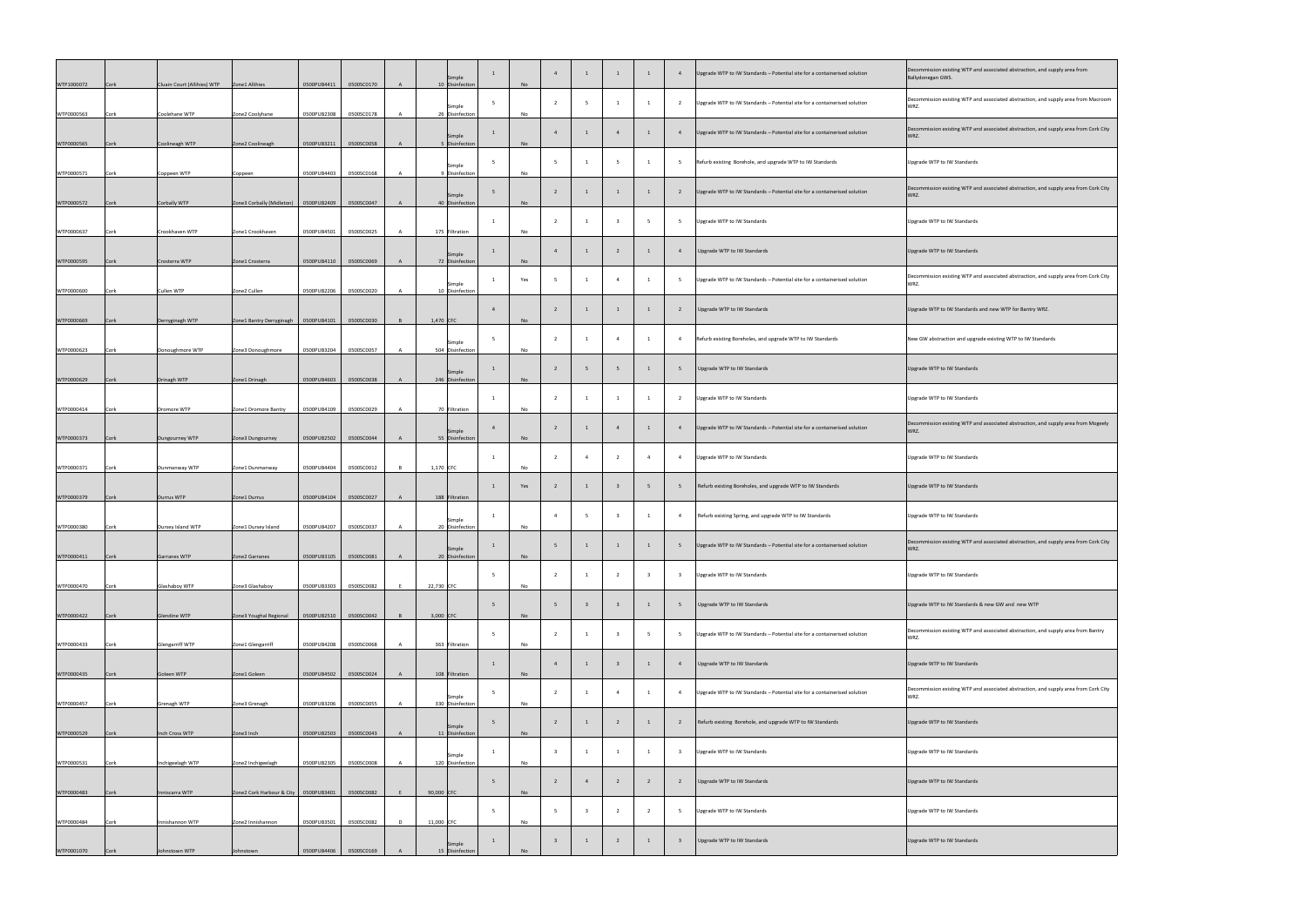| WTP0001075 | Cork        | Kealkill WTP              | Zone1 Kealkill                  | 0500PUB4105 | 0500SC0183 |               | 267 Filtration               |                | No        |                |                |                |                |                | Upgrade WTP to IW Standards                                               | New SW abstraction, new WTP and upgrade WTPs to IW Standards.                                       |
|------------|-------------|---------------------------|---------------------------------|-------------|------------|---------------|------------------------------|----------------|-----------|----------------|----------------|----------------|----------------|----------------|---------------------------------------------------------------------------|-----------------------------------------------------------------------------------------------------|
| WTP1000315 | Kerry       | Kenmare WTP               | Kenmare PWSS 045A               | 1300PUB1058 | 1300SC0019 |               | $1,200$ CFC                  |                | No        |                |                |                |                |                | Upgrade WTP to IW Standards                                               | New SW abstraction, new WTP and upgrade WTPs to IW Standards.                                       |
| WTP0001094 | Cork        | Kilcraheen WTP            | Zone3 Kilcraheen                | 0500PUB2505 | 0500SC0040 |               | Simple<br>14 Disinfection    |                | No        |                |                |                |                |                | Upgrade WTP to IW Standards - Potential site for a containerised solution | Decommission existing WTP and associated abstraction, and supply area from Youghal<br>Regional WRZ. |
| WTP0001095 | Cork        | Kilcrohane WTP            | Zone1 Kilcrohane                | 0500PUB4106 | 0500SC0026 |               | 91 Filtration                |                | <b>No</b> |                |                |                |                |                | Refurb existing Boreholes, and upgrade WTP to IW Standards                | New GW abstraction and new WTP to IW Standards                                                      |
| WTP0000469 | Kerry       | Kilgarvan (Glanlough) WTP | Kilgarvan PWSS 046A             | 1300PUB1059 | 1300SC0029 |               | 576 Filtration               |                | No        |                |                |                |                |                | Upgrade WTP to IW Standards                                               | New GW abstraction and upgrade WTP to IW Standards                                                  |
| WTP1000346 | Cork        | Killeagh (Youghal Rd) WTP | Zone3 Killeagh                  | 0500PUB2504 | 0500SC0085 |               | Simple<br>115 Disinfection   |                | No        |                |                |                |                |                | Refurb existing Borehole, and upgrade WTP to IW Standards                 | Upgrade WTP to IW Standards                                                                         |
| WTP0001130 | Cork        | Kilnagorteen WTP          | Zone2 Kilnagurteen<br>(Macroom) | 0500PUB2309 | 0500SC0179 |               | Simple<br>18 Disinfection    |                | No        |                |                |                |                |                | Upgrade WTP to IW Standards - Potential site for a containerised solution | Decommission existing WTP and associated abstraction, and supply area from Macroom<br>WRZ.          |
| WTP0001131 | Cork        | Kilnamartyra WTP          | Zone2 Kilnamartyra              | 0500PUB2306 | 0500SC0078 |               | Simple<br>78 Disinfection    |                | No        |                |                |                |                |                | Upgrade WTP to IW Standards                                               | Upgrade WTP to IW Standards                                                                         |
| WTP0001140 | Cork        | Kilva WTP                 | Zone3 Whitegate Regional        | 0500PUB2407 | 0500SC0184 |               | Simple<br>7,000 Disinfection |                | No        |                |                |                |                |                | Refurb existing Spring, and upgrade WTP to IW Standards                   | New WTP to IW Standards and decommission existing WTP.                                              |
| WTP0001146 | Cork        | Knockadoon WTP 1          | Zone3 Knockadoon                | 0500PUB2506 | 0500SC0039 |               | Simple<br>60 Disinfection    |                | <b>No</b> |                |                |                |                |                | Upgrade WTP to IW Standards - Potential site for a containerised solution | Decommission existing WTP and associated abstraction, and supply area from Youghal<br>Regional WRZ. |
| WTP1000014 | Cork        | Knockadoon WTP 2          | Zone3 Knockadoon                | 0500PUB2506 | 0500SC0039 |               | Simple<br>60 Disinfection    |                | No        |                |                |                |                |                | Upgrade WTP to IW Standards - Potential site for a containerised solution | Decommission existing WTP and associated abstraction, and supply area from Youghal<br>Regional WRZ. |
| WTP0001151 | Cork        | Knockanleigh WTP          | Zone2 Knockanleigh              | 0500PUB3110 | 0500SC0095 |               | Simple<br>8 Disinfection     |                | No        |                |                |                |                |                | Upgrade WTP to IW Standards                                               | Upgrade WTP to IW Standards                                                                         |
| WTP0001155 | Cork        | Knockburden WTP           | Zone2 Knockburden               | 0500PUB3103 | 0500SC0171 |               | Simple<br>18 Disinfection    |                | No        |                |                |                |                |                | Upgrade WTP to IW Standards - Potential site for a containerised solution | Decommission existing WTP and associated abstraction, and supply area from Cork City<br>WRZ.        |
| WTP0001164 | Cork        | Knockraha WTP             | Zone3 Glanmire                  | 0500PUB2107 | 0500SC0082 |               | $1,700$ CFC                  |                | No        |                |                |                |                |                | Upgrade WTP to IW Standards                                               | Upgrade WTP to IW Standards                                                                         |
| WTP0001184 | Kerry       | Lauragh WTP               | Lauragh PWSS 051A               | 1300PUB1060 | 1300SC0027 |               | Simple<br>72 Disinfection    |                | No        |                |                |                |                |                | Upgrade WTP to IW Standards                                               | New SW abstraction and upgrade WTP to IW Standards                                                  |
| WTP0000105 | Cork City   | Lee Road WTP              | Cork City Water Supply          | 0400PUB1001 | 0500SC0082 | 36,000 CFC    |                              |                | <b>No</b> |                |                |                |                |                | Upgrade WTP to IW Standards                                               | Upgrade WTP to IW Standards                                                                         |
| WTP0000137 | Cork        | Lyre (Clonakilty) WTP     | Zone1 Lyre Clonakility          | 0500PUB4302 | 0500SC0154 |               | Simple<br>20 Disinfection    |                | No        |                |                |                |                |                | Upgrade WTP to IW Standards                                               | Upgrade WTP to IW Standards                                                                         |
| WTP0000205 | <b>Cork</b> | Macroom WTP               | Zone2 Macroom                   | 0500PUB2307 | 0500SC0177 |               | $1,800$ CFC                  |                | No        |                |                |                |                |                | Upgrade WTP to IW Standards                                               | New WTP to IW Standards and decommission existing WTP.                                              |
| WTP0000165 | Cork        | Midleton WTP              | Zone3 Midleton                  | 0500PUB2406 | 0500SC0159 | $\mathcal{C}$ | 5,500 CFC                    |                | No        |                |                |                |                |                | Upgrade WTP to IW Standards                                               | Upgrade WTP to IW Standards                                                                         |
| WTP0000168 | Cork        | Minane Bridge WTP         | Zone2 Minane Bridge             | 0500PUB2209 | 0500SC0083 |               | Simple<br>60 Disinfection    |                | No        |                |                |                |                |                | Refurb existing Spring, and upgrade WTP to IW Standards                   | Upgrade WTP to IW Standards                                                                         |
| WTP0000173 | Cork        | Mogeely WTP               | Zone3 Mogeely                   | 0500PUB2508 | 0500SC0162 |               | 1,150 Filtration             |                | No        |                |                |                |                |                | Upgrade WTP to IW Standards                                               | Upgrade WTP to IW Standards                                                                         |
| WTP0000191 | <b>Cork</b> | Mossgrove WTP             | Zone2 Mossgrove                 | 0500PUB2106 | 0500SC0014 |               | Simple<br>12 Disinfection    |                | <b>No</b> |                |                |                |                |                | Upgrade WTP to IW Standards - Potential site for a containerised solution | Decommission existing WTP and associated abstraction, and supply area from<br>Newcestown WRZ.       |
| WTP0000210 | Cork        | Newcestown WTP            | Zone2 Newcestown                | 0500PUB2105 | 0500SC0013 |               | Simple<br>45 Disinfection    |                | No        |                | $-5$           |                |                |                | Refurb existing Borehole, and upgrade WTP to IW Standards                 | Upgrade WTP to IW Standards                                                                         |
| WTP0000218 | Cork        | Nohoval WTP               | Zone2 Nohoval                   | 0500PUB2207 | 0500SC0017 |               | Simple<br>30 Disinfection    | $\blacksquare$ | <b>No</b> | $2^{\circ}$    | $\overline{1}$ | $\overline{4}$ | $\blacksquare$ | $\overline{4}$ | Upgrade WTP to IW Standards - Potential site for a containerised solution | Decommission existing WTP and associated abstraction, and supply area from Minane<br>Bridge WRZ.    |
| WTP0000655 | Cork        | Ratharoon WTP             | Zone2 Ratharoon                 | 0500PUB2108 | 0500SC0147 |               | Simple<br>6 Disinfection     |                | No        | $\mathbf{F}$   |                |                |                | - 5            | Upgrade WTP to IW Standards                                               | Upgrade WTP to IW Standards                                                                         |
| WTP1000115 | Cork        | Reenmeen Woods WTP        | Reenmeen Woods<br>(Glengariff)  | 0500PUB4608 | 0500SC0181 |               | Simple<br>18 Disinfection    |                | <b>No</b> |                |                |                |                |                | Upgrade WTP to IW Standards - Potential site for a containerised solution | Decommission existing WTP and associated abstraction, and supply area from Bantry<br>WRZ.           |
| WTP0000722 | Cork        | <b>Roberts Cove WTP</b>   | Zone2 Roberts Cove              | 0500PUB2208 | 0500SC0016 |               | 46 Filtration                |                | No        | $\overline{4}$ |                |                |                | 4              | Upgrade WTP to IW Standards - Potential site for a containerised solution | Decommission existing WTP and associated abstraction, and supply area from Minane<br>Bridge WRZ.    |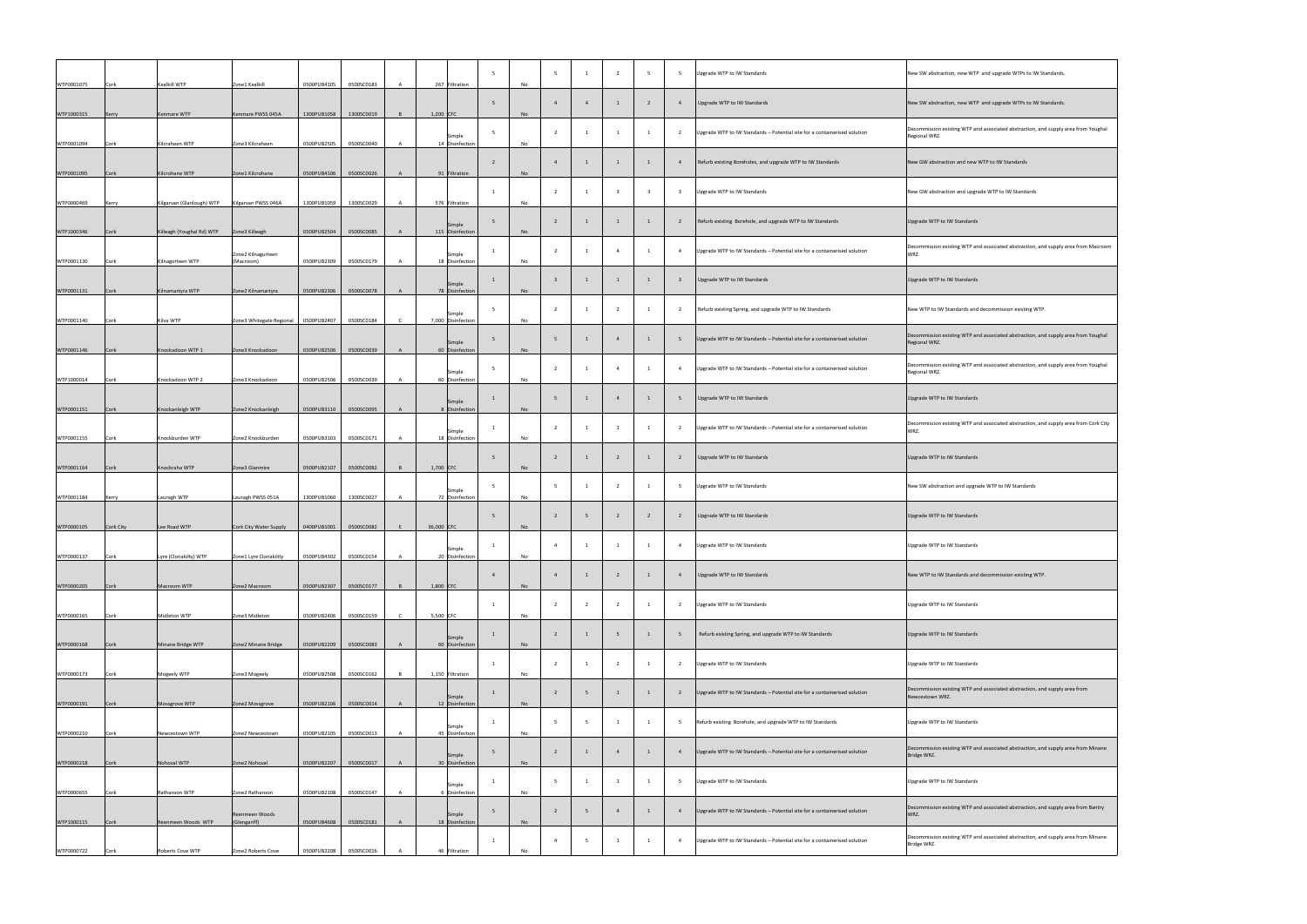| WTP0000746 | Cork      | Rylane (Creamery) WTP                              | Zone2 Rylane                            | 0500PUB3207                | 0500SC0074               | $\mathsf{A}$ | Simple<br>168 Disinfection       | <b>No</b> |  |                          | Upgrade WTP to IW Standards - Potential site for a containerised solution | Decommission existing WTP and associated abstraction, and supply area from<br>WRZ.             |
|------------|-----------|----------------------------------------------------|-----------------------------------------|----------------------------|--------------------------|--------------|----------------------------------|-----------|--|--------------------------|---------------------------------------------------------------------------|------------------------------------------------------------------------------------------------|
| WTP1000013 | Cork      | Rylane (Cross) WTP                                 | Zone2 Rylane                            | 0500PUB3207                | 0500SC0074               |              | Simple<br>168 Disinfection       | No        |  | $\overline{\phantom{0}}$ | Upgrade WTP to IW Standards - Potential site for a containerised solution | Decommission existing WTP and associated abstraction, and supply area fr<br>WRZ.               |
| WTP0000710 | Kerry     | Sneem WTP                                          | Sneem PWSS 068A                         | 1300PUB1061                | 1300SC0018               | $\mathsf{A}$ | 576 Filtration                   | No        |  |                          | Upgrade WTP to IW Standards                                               | Upgrade WTP to IW Standards                                                                    |
| WTP0000766 | Cork      | <b>Stoneview WTP</b>                               | Zone3 Stoneview Blarney                 | 0500PUB3208                | 0500SC0053               |              | Simple<br>50 Disinfection        | No        |  | $\overline{\phantom{0}}$ | Upgrade WTP to IW Standards - Potential site for a containerised solution | Decommission existing WTP and associated abstraction, and supply area fr<br>WRZ.               |
| WTP0000736 | Cork      | Templemartin WTP                                   | Zone2 Templemartin                      | 0500PUB3104                | 0500SC0081               | $\mathsf{A}$ | <b>Simple</b><br>30 Disinfection | <b>No</b> |  |                          | Upgrade WTP to IW Standards - Potential site for a containerised solution | Decommission existing WTP and associated abstraction, and supply area from<br>WRZ.             |
| WTP0000741 | Cork      | Terelton WTP                                       | Zone1 Tarelton                          | 0500PUB4405                | 0500SC0007               |              | Simple<br>20 Disinfection        | No        |  | $\overline{\phantom{0}}$ | Upgrade WTP to IW Standards                                               | Upgrade WTP to IW Standards                                                                    |
| WTP0000756 | Cork      | Tibbetstown WTP                                    | Zone3 Tibbotstown                       | 0500PUB2408                | 0500SC0161               | $\mathsf{C}$ | 7,200 CFC                        | No.       |  |                          | Upgrade WTP to IW Standards - Potential site for a containerised solution | Decommission existing WTP and associated abstraction, and supply area fr<br>WRZ.               |
| WTP0001190 | Cork      | Toormore WTP                                       | Zone1 Toormore                          | 0500PUB4504                | 0500SC0023               |              | Simple<br>20 Disinfection        | No        |  |                          | Refurb existing Borehole, and upgrade WTP to IW Standards                 | New GW abstraction and upgrade WTP to IW Standards                                             |
| WTP0001203 | Cork      | Vicarstown WTP                                     | Zone3 Vicarstown                        | 0500PUB3209                | 0500SC0054               | $\mathsf{A}$ | Simple<br>35 Disinfection        | No        |  |                          | Upgrade WTP to IW Standards - Potential site for a containerised solution | Decommission existing WTP and associated abstraction, and supply area fr<br>WRZ.               |
|            |           |                                                    |                                         |                            |                          |              | Simple                           | No        |  |                          | Upgrade WTP to IW Standards - Potential site for a containerised solution | Decommission existing WTP and associated abstraction, and supply area fr<br>WRZ.               |
| WTP0001210 | Cork      | <b>Walshtown Beg WTP</b>                           | Zone3 Walshtown<br>Zone4 Watergrasshill | 0500PUB2509                | 0500SC0046               |              | 15 Disinfection<br>Simple        | No        |  |                          | Refurb existing Springs, and upgrade WTP to IW Standards                  | Upgrade WTP to IW Standards                                                                    |
| WTP0001211 | Cork      | <b>Watergrasshill WTP</b><br><b>Waterville WTP</b> | Tower<br>Waterville PWSS 075H           | 0500PUB1216<br>1300PUB1057 | 0500SC0082<br>1300SC0023 | R.           | 100 Disinfection                 | Yes       |  |                          | Upgrade WTP to IW Standards                                               | Upgrade WTP to IW Standards                                                                    |
| WTP0001212 | Kerry     |                                                    |                                         |                            |                          | $\mathsf{A}$ | $1,992$ CFC                      |           |  |                          | Refurb existing Borehole, and upgrade WTP to IW Standards                 | New GW abstraction and upgrade WTP to IW Standards                                             |
| WTP0001215 | Cork      | Whiddy Island WTP                                  | Zone1 Whiddy Island                     | 0500PUB4108                | 0500SC0031               |              | 66 Filtration<br>Simple          | No        |  |                          | Refurb existing Boreholes, and upgrade WTP to IW Standards                | New GW abstraction and new WTP, upgrade existing WTP to IW Standards                           |
| WTP0001216 | Cork      | Whitechurch WTP                                    | Zone3 Whitechurch                       | 0500PUB3306                | 0500SC0051               | $\mathsf{A}$ | 130 Disinfection<br>Simple       | No        |  |                          | Refurb existing Borehole, and upgrade WTP to IW Standards                 | Upgrade WTP to IW Standards                                                                    |
| WTP0001032 | Waterford | Aglish Cul Rua WTP                                 | Aglish Cul Rua                          | 3100PUB1150                | 3100SC0082               |              | 432 Disinfection<br>Simple       | No        |  |                          | Refurb existing Spring, and upgrade WTP to IW Standards                   | Develop new Boreholes, and upgrade WTP to IW Standards                                         |
| WTP0000077 | Cork      | <b>Ballinatona WTP</b>                             | Zone4 Newmarket<br>CastletownBallyagran | 0500PUB1601                | 0500SC0143               | $\mathsf{C}$ | 8,200 Disinfection<br>Simple     | No        |  |                          | Refurb existing Borehole, and upgrade WTP to IW Standards                 | Increase existing GW abstraction, and upgrade WTP to IW Standards                              |
| WTP0000149 | Limerick  | Ballyagran WTP                                     | <b>Water Supply</b>                     | 1900PUB1022                | 1900SC0018               |              | 1,000 Disinfection<br>Simple     | No        |  | $\overline{1}$           | Refurb existing Borehole, and upgrade WTP to IW Standards                 | Increase existing GW abstraction, and upgrade WTP to IW Standards                              |
| WTP0000152 | Cork      | <b>Ballyclough WTP</b>                             | Ballyclough & Mount North   0500PUB1316 |                            | 0500SC0185               |              | 454 Disinfection<br>Simple       | No<br>Yes |  |                          | Refurb existing Borehole, and upgrade WTP to IW Standards                 | Increase existing GW abstraction, and upgrade WTP to IW Standards                              |
| WTP0000241 | Waterford | <b>Ballyheaphy WTP</b>                             | Ballyheaphy<br>Zone4                    | 3100PUB1011                | 3100SC0052               |              | 50 Disinfection<br>Simple        |           |  | $\overline{\phantom{0}}$ | Refurb existing Borehole, and upgrade WTP to IW Standards                 | New GW abstraction, new WTP and upgrade WTPs to IW Standards.                                  |
| WTP0000250 | Cork      | Ballykenly (Johnstown) WTP                         | Ballykenley/Johnstown                   | 0500PUB1501                | 0500SC0175               |              | 1,500 Disinfection<br>Simple     | No        |  |                          | Upgrade WTP to IW Standards - Potential site for a containerised solution | Decommission existing WTP and associated abstraction, and supply area from<br>WRZ.             |
| WTP0000264 | Waterford | <b>Ballymoate Upper WTP</b>                        | Ballymote                               | 3100PUB1015                | 3100SC0121               |              | 59 Disinfection<br>Simple        | <b>No</b> |  | $\overline{\phantom{0}}$ | Upgrade WTP to IW Standards - Potential site for a containerised solution | Decommission existing WTP and associated abstraction, and supply area fi<br>WRZ.               |
| WTP0000270 | Cork      | Ballynamona WTP                                    | Zone4 Ballinamona                       | 0500PUB1305                | 0500SC0065               |              | 12 Disinfection<br>Simple        | No        |  |                          | Refurb existing Borehole, and upgrade WTP to IW Standards                 | Upgrade WTP to IW Standards                                                                    |
| WTP0000271 | Cork      | Ballynoe WTP (Booladurragh)   Zone4 Ballynoe       |                                         | 0500PUB1201                | 0500SC0004               | $\mathsf{A}$ | 139 Disinfection<br>Simple       | No        |  |                          | Upgrade WTP to IW Standards - Potential site for a containerised solution | Decommission existing WTP and associated abstraction, and supply area fr<br>WRZ.               |
| WTP0000338 | Cork      | Ballyvadonna WTP                                   | Zone4 Ballyvadonna                      | 0500PUB1223                | 0500SC0122               |              | 10 Disinfection<br>Simple        | No        |  |                          | Upgrade WTP to IW Standards - Potential site for a containerised solution | Decommission existing WTP and associated abstraction, and supply area fi<br>& Mount North WRZ. |
| WTP0000303 | Cork      | Bohernascrub WTP                                   | Zone4 Boherascrub                       | 0500PUB1323                | 0500SC0096               |              | 10 Disinfection<br>Simple        | <b>No</b> |  |                          | Refurb existing Borehole, and upgrade WTP to IW Standards                 | Upgrade WTP to IW Standards                                                                    |
| WTP0000017 | Cork      | Booladurragh WTP                                   | Zone4 Ballynoe                          | 0500PUB1201                | 0500SC0004               |              | 139 Disinfection<br>Simple       | No        |  |                          | Upgrade WTP to IW Standards - Potential site for a containerised solution | Decommission existing WTP and associated abstraction, and supply area fr<br>WRZ.               |
| WTP0000369 | Cork      | Bottlehill WTP                                     | Zone4 Bottlehill                        | 0500PUB1302                | 0500SC0006               |              | 87 Disinfection                  | No        |  |                          |                                                                           |                                                                                                |

| Decommission existing WTP and associated abstraction, and supply area from Cork City<br>WRZ.                 |
|--------------------------------------------------------------------------------------------------------------|
| Decommission existing WTP and associated abstraction, and supply area from Cork City<br>WRZ.                 |
| Upgrade WTP to IW Standards                                                                                  |
| Decommission existing WTP and associated abstraction, and supply area from Cork City<br>WRZ.                 |
| Decommission existing WTP and associated abstraction, and supply area from Cork City<br>WRZ.                 |
| Upgrade WTP to IW Standards                                                                                  |
| Decommission existing WTP and associated abstraction, and supply area from Cork City<br>WRZ.                 |
| New GW abstraction and upgrade WTP to IW Standards                                                           |
| Decommission existing WTP and associated abstraction, and supply area from Cork City<br>WRZ.                 |
| Decommission existing WTP and associated abstraction, and supply area from Cork City<br>WRZ.                 |
| <b>Upgrade WTP to IW Standards</b>                                                                           |
| Upgrade WTP to IW Standards                                                                                  |
| New GW abstraction and upgrade WTP to IW Standards                                                           |
| New GW abstraction and new WTP, upgrade existing WTP to IW Standards                                         |
| Upgrade WTP to IW Standards                                                                                  |
| Develop new Boreholes, and upgrade WTP to IW Standards                                                       |
| Increase existing GW abstraction, and upgrade WTP to IW Standards                                            |
| Increase existing GW abstraction, and upgrade WTP to IW Standards                                            |
| Increase existing GW abstraction, and upgrade WTP to IW Standards                                            |
| New GW abstraction, new WTP and upgrade WTPs to IW Standards.                                                |
| Decommission existing WTP and associated abstraction, and supply area from Tallow<br>WRZ.                    |
| Decommission existing WTP and associated abstraction, and supply area from Mallow<br>WRZ.                    |
| Upgrade WTP to IW Standards                                                                                  |
| Decommission existing WTP and associated abstraction, and supply area from Fermoy<br>WRZ.                    |
| Decommission existing WTP and associated abstraction, and supply area from Ballyclough<br>& Mount North WRZ. |
| Upgrade WTP to IW Standards                                                                                  |
| Decommission existing WTP and associated abstraction, and supply area from Mallow<br>WRZ.                    |
|                                                                                                              |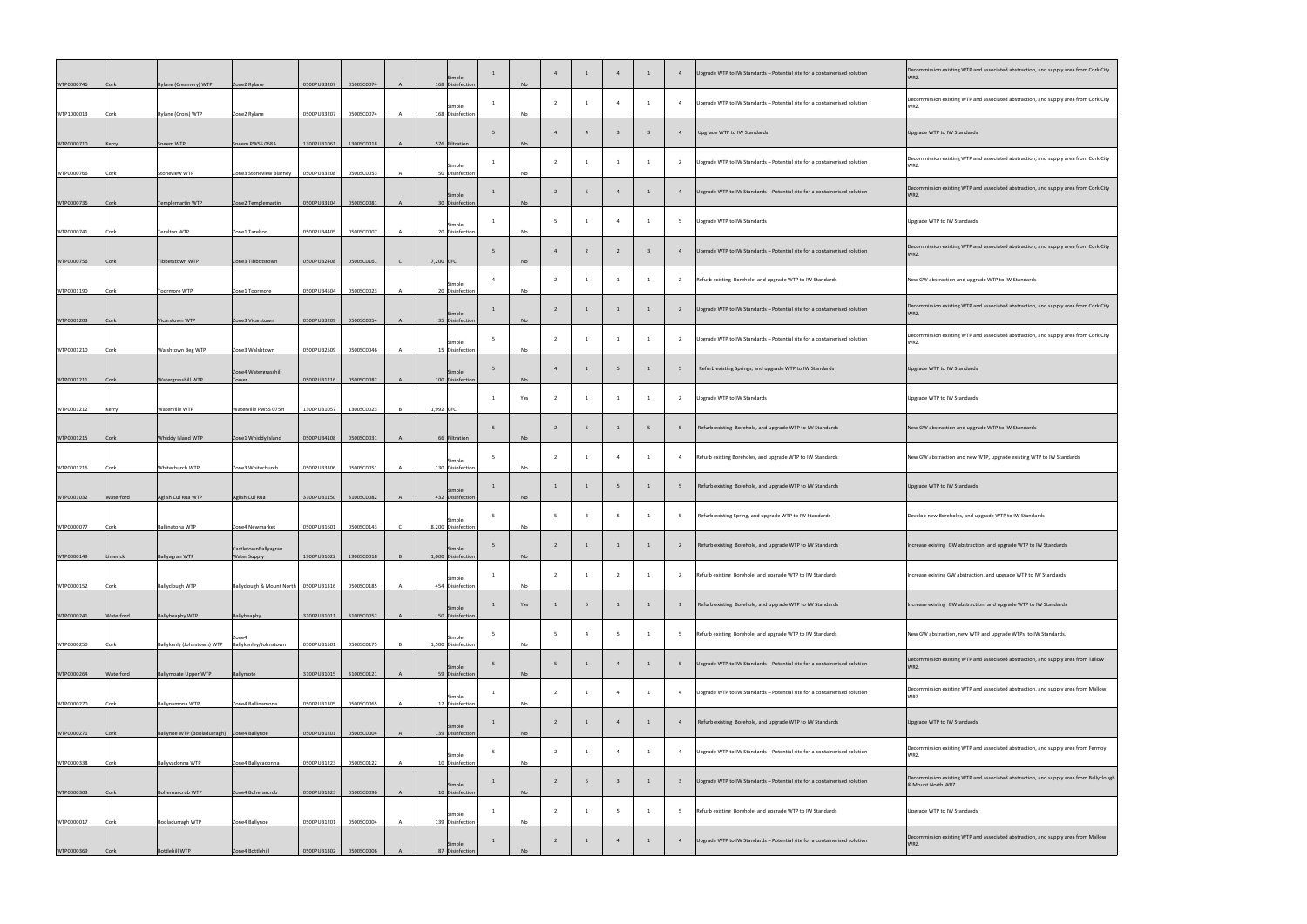| WTP0001225 | Cork        | <b>Box Cross WTP</b>                          | Zone4 Box Cross      | 0500PUB1320 | 0500SC0131 | Simple<br>2,500 Disinfection | No        |                | 1 | $\overline{4}$ | Refurb existing Boreholes, and upgrade WTP to IW Standards                             | Increase existing GW abstraction, and upgrade WTP to IW Standards                                                        |
|------------|-------------|-----------------------------------------------|----------------------|-------------|------------|------------------------------|-----------|----------------|---|----------------|----------------------------------------------------------------------------------------|--------------------------------------------------------------------------------------------------------------------------|
| WTP0000331 | Cork        | <b>Bweeng WTP</b>                             | Zone4 Bweeng         | 0500PUB1304 | 0500SC0056 | Simple<br>300 Disinfection   | <b>No</b> |                |   |                | Upgrade WTP to IW Standards - Potential site for a containerised solution              | Decommission existing WTP and associated abstraction, and supply area from<br>Donoughmore WRZ.                           |
| WTP0000332 | Cork        | Caherbarnagh WTP                              | Zone4 Caherbarnagh   | 0500PUB1402 | 0500SC0138 | Simple<br>400 Disinfection   | No        |                |   | $\overline{4}$ | Upgrade WTP to IW Standards - Potential site for a containerised solution              | Decommission existing WTP and associated abstraction, and supply area from Millstree<br>WRZ. Rationalisation within WRZ. |
| WTP0000345 | Waterford   | Camphire WTP                                  | Camphire             | 3100PUB1024 | 3100SC0017 | Simple<br>170 Disinfection   | <b>No</b> |                |   |                | Refurb existing Borehole, and upgrade WTP to IW Standards                              | Upgrade WTP to IW Standards                                                                                              |
| WTP0000359 | Cork        | Carrigacleena WTP                             | Zone4 Carrigcleena   | 0500PUB1319 | 0500SC0061 | Simple<br>18 Disinfection    | No        |                |   | $\overline{4}$ | Refurb existing Borehole, and upgrade WTP to IW Standards                              | Upgrade WTP to IW Standards                                                                                              |
| WTP0000495 | Cork        | Castletownroche (Ballyhooley)<br><b>WTP</b>   | Zone4 Ballyhooly     | 0500PUB1203 | 0500SC0118 | Simple<br>1,200 Disinfection | <b>No</b> |                |   |                | Refurb existing Spring, and upgrade WTP to IW Standards                                | Increase existing GW abstraction, and upgrade WTP to IW Standards                                                        |
| WTP0000496 | Cork        | Castletownroche WTP                           | Castletownroche      | 0500PUB1306 | 0500SC0124 | Simple<br>1,080 Disinfection | No        |                |   |                | Refurb existing Spring, and upgrade WTP to IW Standards                                | Conjunctive use, and upgrade WTP to IW Standards                                                                         |
| WTP0000507 | Cork        | Castlewrixon WTP                              | Zone4 Castlewrixon   | 0500PUB1102 | 0500SC0110 | Simple<br>12 Disinfection    | <b>No</b> |                |   |                | Upgrade WTP to IW Standards - Potential site for a containerised solution              | Decommission existing WTP and associated abstraction, and supply area from Charlevill<br>/ Doneraile WRZ.                |
| WTP0000513 | Cork        | Charleville WTP                               | Zone4 Charleville    | 0500PUB1103 | 0500SC0114 | Simple<br>8,379 Disinfection | No        |                |   |                | Refurb existing Boreholes, and upgrade WTP to IW Standards                             | Develop new Boreholes, and upgrade WTP to IW Standards                                                                   |
| WTP0000862 | Waterford   | Clashmore White Well<br>(Laurentum) WTP       | White Well Laurentum | 3100PUB1126 | 3100SC0084 | Simple<br>92 Disinfection    | No        |                |   |                | Upgrade WTP to IW Standards - Potential site for a containerised solution              | Decommission existing WTP and associated abstraction, and supply area from Grallagh<br>WRZ.                              |
| WTP0000544 | Cork        | Cockhill WTP                                  | Zone4 Cockhill       | 0500PUB1403 | 0500SC0138 | Simple<br>10 Disinfection    | No        |                |   | $\overline{4}$ | Upgrade WTP to IW Standards - Potential site for a containerised solution              | Decommission existing WTP and associated abstraction, and supply area from Millstree<br>WRZ. Rationalisation within WRZ. |
| WTP0000548 | Cork        | Conna Regional WTP                            | Zone4 Conna Regional | 0500PUB1204 | 0500SC0002 | $2,800$ CFC                  | No        |                |   |                | Upgrade WTP to IW Standards                                                            | Upgrade WTP to IW Standards                                                                                              |
| WTP0000613 | Cork        | Coolagown WTP                                 | Zone4 Coolagown      | 0500PUB1220 | 0500SC0089 | Simple<br>45 Disinfection    | No        |                |   | $\overline{4}$ | Upgrade WTP to IW Standards - Potential site for a containerised solution              | Decommission existing WTP and associated abstraction, and supply area from Fermoy<br>WRZ.                                |
| WTP0000615 | Waterford   | Coolboa WTP                                   | Clashmore Coolboa    | 3100PUB1029 | 3100SC0084 | Simple<br>70 Disinfection    | <b>No</b> |                |   |                | Upgrade WTP to IW Standards - Potential site for a containerised solution              | Decommission existing WTP and associated abstraction, and supply area from Grallagh<br>WRZ.                              |
| WTP0000568 | Cork        | Coolrue WTP                                   | Zone4 Fermoy         | 0500PUB1207 | 0500SC0176 | Simple<br>4,200 Disinfection | No        |                |   |                | Refurb existing abstraction from infiltration gallery, and upgrade WTP to IW Standards | Increase existing abstraction from infiltration gallery, and upgrade WTP to IW Standards                                 |
| WTP0000644 | Cork        | <b>Creggane WTP</b>                           | Zone4 Cregane        | 0500PUB1307 | 0500SC0136 | Simple<br>96 Disinfection    | <b>No</b> |                |   |                | Refurb existing Borehole, and upgrade WTP to IW Standards                              | Interconnect with Newmarket WRZ.                                                                                         |
| WTP0000605 | Cork        | Derry WTP                                     | Zone4 Toureen /Derry | 0500PUB1409 | 0500SC0139 | Simple<br>75 Disinfection    | No        |                |   | 5              | Upgrade WTP to IW Standards - Potential site for a containerised solution              | Decommission existing WTP and associated abstraction, and supply area from Banteer<br>WRZ.                               |
| WTP0000621 | Cork        | Doneraile Shanballymore WTP   Zone4 Doneraile |                      | 0500PUB1104 | 0500SC0114 | Simple<br>3,960 Disinfection | <b>No</b> |                |   |                | Refurb existing Spring, and upgrade WTP to IW Standards                                | Upgrade WTP to IW Standards                                                                                              |
| WTP0000626 | Cork        | Dowing Bridge WTP                             | Zone4 Downing Bridge | 0500PUB1206 | 0500SC0118 | Simple<br>928 Disinfection   | No        |                |   | $\overline{4}$ | Refurb existing Borehole, and upgrade WTP to IW Standards                              | Increase existing GW abstraction, and upgrade WTP to IW Standards                                                        |
| WTP0000546 | Cork        | Dromahane (Cois Tobair) WTP Cois Tobair       |                      | 0500PUB1325 | 0500SC0126 | Simple<br>300 Disinfection   | <b>No</b> |                |   |                | Refurb existing Borehole, and upgrade WTP to IW Standards                              | Upgrade WTP to IW Standards                                                                                              |
| WTP0000462 | Cork        | Dromahane (Hammond Place)<br><b>WTP</b>       | Zone4 Dromahane      | 0500PUB1308 | 0500SC0126 | Simple<br>488 Disinfection   | No        |                |   |                | Refurb existing Borehole, and upgrade WTP to IW Standards                              | Upgrade WTP to IW Standards                                                                                              |
| WTP0000421 | Cork        | Dunmahon WTP                                  | Zone4 Glanworth      | 0500PUB1509 | 0500SC0175 | Simple<br>1,000 Disinfection | <b>No</b> |                |   |                | Refurb existing Borehole, and upgrade WTP to IW Standards                              | New GW abstraction, new WTP and upgrade WTPs to IW Standards.                                                            |
| WTP0000406 | <b>Cork</b> | Freemount WTP                                 | Zone4 Allow Regional | 0500PUB1101 | 0500SC0113 | $2,600$ CFC                  | No        |                |   | $\overline{4}$ | Upgrade WTP to IW Standards                                                            | Develop new Borehole, and new WTP to IW Standards. Decommission existing WTP and<br>associated abstraction               |
| WTP0000423 | Cork        | <b>Glenduff WTP</b>                           | Zone4 Glenduff       | 0500PUB1502 | 0500SC0099 | Simple<br>12 Disinfection    | <b>No</b> | $\overline{1}$ |   | $\overline{4}$ | Upgrade WTP to IW Standards $-$ Potential site for a containerised solution            | Decommission existing WTP and associated abstraction, and supply area from<br>Mitchelstown WRZ                           |
| WTP0000426 | <b>Cork</b> | Glenleigh WTP                                 | Zone4 Glenleigh p.p  | 0500PUB1404 | 0500SC0076 | Simple<br>10 Disinfection    | No        |                |   | $\overline{4}$ | Upgrade WTP to IW Standards - Potential site for a containerised solution              | Decommission existing WTP and associated abstraction, and supply area from Millstree<br>WRZ.                             |
| WTP1000012 | Cork        | Glenville (Village) WTP                       | Zone3 Glenville      | 0500PUB3304 | 0500SC0002 | Simple<br>240 Disinfection   | No        |                |   |                | Refurb existing Borehole, and upgrade WTP to IW Standards                              | Upgrade WTP to IW Standards                                                                                              |
| WTP0000500 | Cork        | Gortnagreige WTP                              | Gortnagreige         | 0500PUB1309 | 0500SC0182 | Simple<br>220 Disinfection   | No        |                |   | $\overline{4}$ | Upgrade WTP to IW Standards - Potential site for a containerised solution              | Decommission existing WTP and associated abstraction, and supply area from Mallow<br>WRZ.                                |
|            |             |                                               |                      |             |            |                              |           |                |   |                |                                                                                        |                                                                                                                          |

| Increase existing GW abstraction, and upgrade WTP to IW Standards                                                         |
|---------------------------------------------------------------------------------------------------------------------------|
| Decommission existing WTP and associated abstraction, and supply area from<br>Donoughmore WRZ.                            |
| Decommission existing WTP and associated abstraction, and supply area from Millstreet<br>WRZ. Rationalisation within WRZ. |
| <b>Upgrade WTP to IW Standards</b>                                                                                        |
| Upgrade WTP to IW Standards                                                                                               |
| Increase existing GW abstraction, and upgrade WTP to IW Standards                                                         |
| Conjunctive use, and upgrade WTP to IW Standards                                                                          |
| Decommission existing WTP and associated abstraction, and supply area from Charleville<br>/ Doneraile WRZ.                |
| Develop new Boreholes, and upgrade WTP to IW Standards                                                                    |
| Decommission existing WTP and associated abstraction, and supply area from Grallagh<br>WRZ.                               |
| Decommission existing WTP and associated abstraction, and supply area from Millstreet<br>WRZ. Rationalisation within WRZ. |
| Upgrade WTP to IW Standards                                                                                               |
| Decommission existing WTP and associated abstraction, and supply area from Fermoy<br>WRZ.                                 |
| Decommission existing WTP and associated abstraction, and supply area from Grallagh<br>WRZ.                               |
| Increase existing abstraction from infiltration gallery, and upgrade WTP to IW Standards                                  |
| Interconnect with Newmarket WRZ.                                                                                          |
| Decommission existing WTP and associated abstraction, and supply area from Banteer<br>WRZ.                                |
| <b>Upgrade WTP to IW Standards</b>                                                                                        |
| Increase existing GW abstraction, and upgrade WTP to IW Standards                                                         |
| <b>Upgrade WTP to IW Standards</b>                                                                                        |
| Upgrade WTP to IW Standards                                                                                               |
| New GW abstraction, new WTP and upgrade WTPs to IW Standards.                                                             |
| Develop new Borehole, and new WTP to IW Standards. Decommission existing WTP and<br>associated abstraction                |
| Decommission existing WTP and associated abstraction, and supply area from<br>Mitchelstown WRZ                            |
| Decommission existing WTP and associated abstraction, and supply area from Millstreet<br>WRZ.                             |
| Upgrade WTP to IW Standards                                                                                               |
| Decommission existing WTP and associated abstraction, and supply area from Mallow<br>WRZ.                                 |
|                                                                                                                           |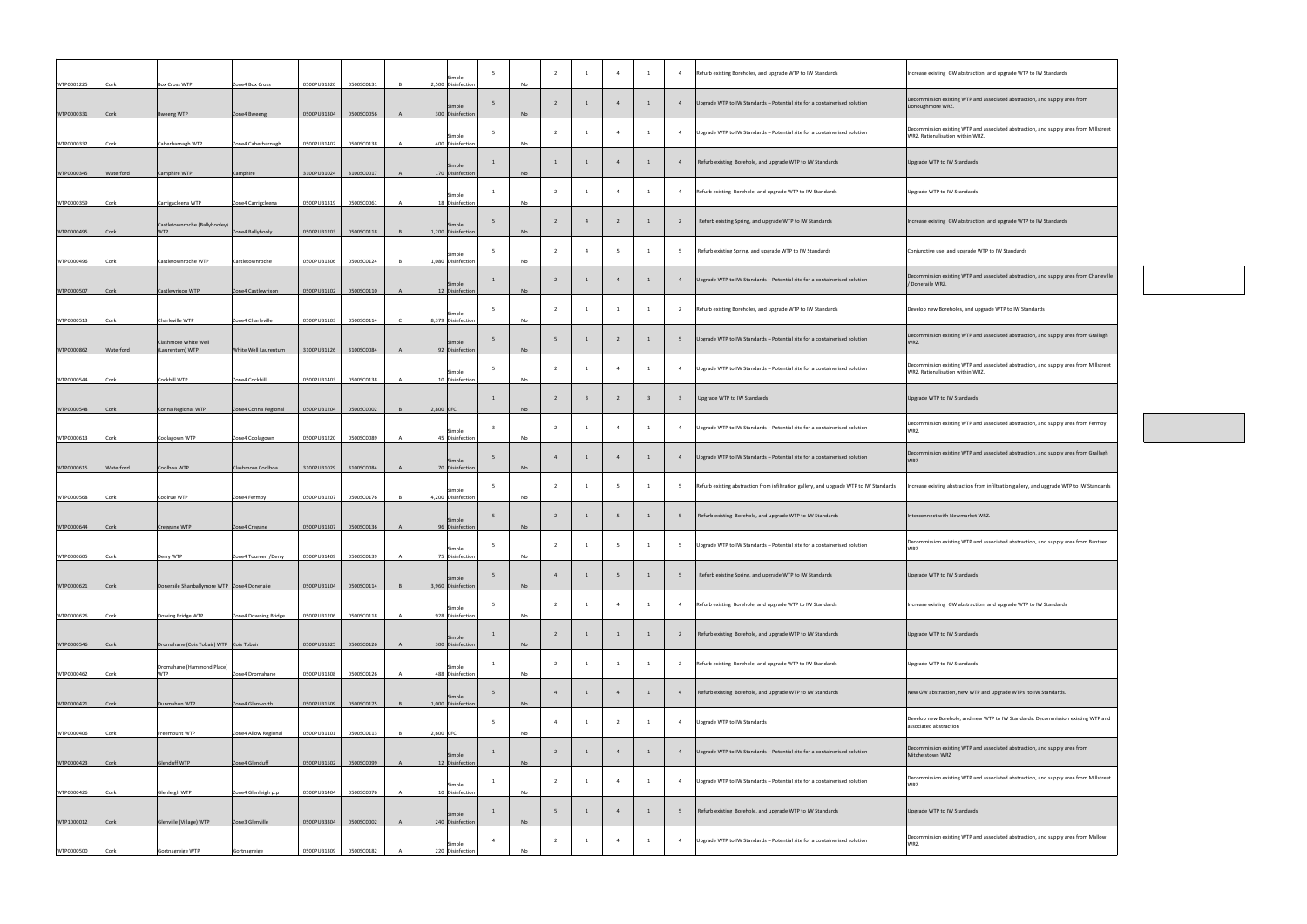| WTP0000497 | Cork        | Gortnaskethy WTP           | Zone4 Gortnaskehy                               | 0500PUB1218 | 0500SC0102               | Simple<br>30 Disinfection    |   | Yes       |   |                |                |   |                | Upgrade WTP to IW Standards - Potential site for a containerised solution | Decommission existing WTP and associated abstraction, and supply a<br><b>Ballyheaphy WRZ</b>       |
|------------|-------------|----------------------------|-------------------------------------------------|-------------|--------------------------|------------------------------|---|-----------|---|----------------|----------------|---|----------------|---------------------------------------------------------------------------|----------------------------------------------------------------------------------------------------|
| WTP0000452 | Waterford   | <b>Grallagh WTP</b>        | Grallagh                                        | 3100PUB1053 | 3100SC0007               | Simple<br>105 Disinfection   |   | No        |   |                |                |   |                | Refurb existing Borehole, and upgrade WTP to IW Standards                 | Increase existing GW abstraction, and upgrade WTP to IW Standards                                  |
| WTP0001079 | Cork        | <b>Kilally WTP</b>         | Zone4 Kilally (Kilworth)                        | 0500PUB1208 | 0500SC0118               | Simple<br>200 Disinfection   |   | <b>No</b> |   |                |                |   |                | Refurb existing Borehole, and upgrade WTP to IW Standards                 | Upgrade WTP to IW Standards                                                                        |
| WTP0001087 | <b>Cork</b> | Kilbrin WTP                | Zone4 Kilbrin Garran an<br>Darra                | 0500PUB1608 | 0500SC0144               | Simple<br>100 Disinfection   |   | No        |   |                |                |   |                | Upgrade WTP to IW Standards - Potential site for a containerised solution | Decommission existing WTP and associated abstraction, and supply a<br>Regional WRZ.                |
| WTP0001093 | Cork        | Kilcorney WTP              | Zone4 Kilcorney                                 | 0500PUB1405 | 0500SC0075               | Simple<br>82 Disinfection    |   | <b>No</b> |   |                |                |   |                | Upgrade WTP to IW Standards - Potential site for a containerised solution | Decommission existing WTP and associated abstraction, and supply a<br>WRZ.                         |
| WTP0001106 | Cork        | Killavullen WTP            | Zone4 Killavullen                               | 0500PUB1310 | 0500SC0128               | Simple<br>700 Disinfection   |   | No        |   |                |                |   |                | Upgrade WTP to IW Standards - Potential site for a containerised solution | Decommission existing WTP and associated abstraction, and supply a<br>WRZ.                         |
| WTP0001109 | Cork        | Killdorrery WTP            | Zone4 Kildorrery                                | 0500PUB1503 | 0500SC0118               | Simple<br>822 Disinfection   |   | <b>No</b> |   |                |                |   |                | Refurb existing Borehole, and upgrade WTP to IW Standards                 | Upgrade WTP to IW Standards                                                                        |
| WTP0001111 | Waterford   |                            | Strancally                                      | 3100PUB1094 | 3100SC0010               | Simple<br>80 Disinfection    |   | <b>No</b> |   |                |                |   |                | Refurb existing Borehole, and upgrade WTP to IW Standards                 | Upgrade WTP to IW Standards                                                                        |
|            |             | Killenagh (Strancally) WTP |                                                 |             |                          | Simple                       |   |           |   |                |                |   |                | Upgrade WTP to IW Standards - Potential site for a containerised solution | Decommission existing WTP and associated abstraction, and supply a<br>WRZ.                         |
| WTP0001116 | Cork        | Kilmaginer WTP             | Zone4 Kilmagnier                                | 0500PUB1210 | 0500SC0090               | 110 Disinfection<br>Simple   |   | <b>No</b> |   |                |                |   |                | Upgrade WTP to IW Standards - Potential site for a containerised solution | Decommission existing WTP and associated abstraction, and supply a<br>WRZ.                         |
| WTP0001123 | Waterford   | Kilmore Kilbeg WTP         | Kilmore-Kilbeg<br>Zone4 Kilmurry                | 3100PUB1066 | 3100SC0106               | 48 Disinfection<br>Simple    |   | No        |   |                |                |   |                | Upgrade WTP to IW Standards - Potential site for a containerised solution | Decommission existing WTP and associated abstraction, and supply a<br>Inchinleamy WRZ.             |
| WTP0001124 | Cork        | Kilmurray WTP              | (Mitchelstown)                                  | 0500PUB1217 | 0500SC0092<br>0500SC0103 | 40 Disinfection<br>Simple    |   | <b>No</b> |   |                |                |   |                | Upgrade WTP to IW Standards - Potential site for a containerised solution | Decommission existing WTP and associated abstraction, and supply a<br>/ Ballykenley/Johnstown WRZ. |
| WTP0001150 | Cork        | Knockanevin WTP            | Zone4 Knockanevin WS                            | 0500PUB1504 |                          | 20 Disinfection<br>Simple    |   | No.       |   |                |                |   |                | Upgrade WTP to IW Standards - Potential site for a containerised solution | Decommission existing WTP and associated abstraction, and supply a<br>WRZ.                         |
| WTP0001154 | Cork        | Knockbrack WTP             | Zone4 Knockbrack                                | 0500PUB1324 | 0500SC0064               | 35 Disinfection<br>Simple    |   | <b>No</b> |   |                |                |   |                | Upgrade WTP to IW Standards - Potential site for a containerised solution | Decommission existing WTP and associated abstraction, and supply a<br>WRZ.                         |
| WTP0001156 | Cork        | Knockdrumaclough WTP       | Zone4 Knockdrumaclough   0500PUB1212            |             | 0500SC0088               | 90 Disinfection<br>Simple    |   | No        |   |                |                |   |                | Refurb existing Borehole, and upgrade WTP to IW Standards                 | Upgrade WTP to IW Standards                                                                        |
| WTP0001157 | <b>Cork</b> | Knockeragh WTP             | Zone4 Knockeragh WS                             | 0500PUB1605 | 0500SC0105               | 20 Disinfection<br>Simple    |   | No        |   |                |                |   |                | Upgrade WTP to IW Standards - Potential site for a containerised solution | Decommission existing WTP and associated abstraction, and supply a<br>WRZ.                         |
| WTP0001167 | Cork        | Knoppogue WTP              | Knoppogue                                       | 0500PUB1321 | 0500SC0166               | 50 Disinfection<br>Simple    |   | No        |   |                |                |   |                | Upgrade WTP to IW Standards - Potential site for a containerised solution | Decommission existing WTP and associated abstraction, and supply a<br>Ballylanders WRZ.            |
| WTP0001174 | Cork        | Labbamollogga WTP          | Zone4 Labbamollogga P.P.   0500PUB1505<br>Zone4 |             | 0500SC0106               | 16 Disinfection<br>Simple    |   | No        |   |                |                |   |                | Refurb existing Borehole, and upgrade WTP to IW Standards                 | Increase existing GW abstraction, and upgrade WTP to IW Standards                                  |
| WTP0001179 | <b>Cork</b> | Laharan Abbeys Well WTP    | Lombardstown/Glantane<br>Zone4                  | 0500PUB1312 | 0500SC0130               | 240 Disinfection<br>Simple   |   | No        |   |                |                |   |                | Refurb existing Borehole, and upgrade WTP to IW Standards                 | Upgrade WTP to IW Standards                                                                        |
| WTP1000114 | Cork        | Laharan Cross WTP          | Lombardstown/Glantane                           | 0500PUB1312 | 0500SC0130               | 240 Disinfection<br>Simple   | 5 | No        |   |                |                |   |                | Refurb existing Borehole, and upgrade WTP to IW Standards                 | Increase existing GW abstraction, and upgrade WTP to IW Standards                                  |
| WTP0000138 | Cork        | Lyre (Nad) WTP             | Zone4 Lyre                                      | 0500PUB1406 | 0500SC0066               | 110 Disinfection<br>Simple   |   | No        |   |                |                |   |                | Upgrade WTP to IW Standards - Potential site for a containerised solution | Decommission existing WTP and associated abstraction, and supply a<br>WRZ.                         |
| WTP0000201 | Cork        | Macroney WTP               | Zone4 Macroney                                  | 0500PUB1219 | 0500SC0121               | 90 Disinfection              |   | No        |   |                |                |   |                | Upgrade WTP to IW Standards                                               | Upgrade WTP to IW Standards                                                                        |
| WTP0000207 | <b>Cork</b> | Mallow WTP                 | Zone4 Mallow                                    | 0500PUB1313 | 0500SC0131               | 5,500 CFC                    |   | No        |   |                |                |   |                | Upgrade WTP to IW Standards                                               | Upgrade WTP to IW Standards                                                                        |
| WTP0000163 | Cork        | Michelstown Galtee WTP     | Zone4 Mitchelstown North   0500PUB1506          |             | 0500SC0100               | 1,600 Filtration<br>Simple   |   | No        | ຳ | $\overline{1}$ | $\overline{2}$ | 1 | $\overline{2}$ | Refurb existing Spring, and upgrade WTP to IW Standards                   | Interconnect with Newmarket WRZ.                                                                   |
| WTP0000167 | Cork        | Millstreet WTP             | Zone4 Millstreet                                | 0500PUB1408 | 0500SC0138               | 3,000 Disinfection<br>Simple |   | No        |   |                |                |   |                | Refurb existing Boreholes, and upgrade WTP to IW Standards                | Increase existing GW abstraction, and upgrade WTP to IW Standards                                  |
| WTP0000169 | Cork        | Mitchelstown South WTP     | Zone4 Mitchelstown South   0500PUB1507          |             | 0500SC0100               | 1,650 Disinfection<br>Simple |   | No        |   |                |                |   | -4             | Upgrade WTP to IW Standards - Potential site for a containerised solution | Decommission existing WTP and associated abstraction, and supply a<br>Regional WRZ.                |
| WTP0000175 | Cork        | Monabricka WTP             | Zone4 Monabricka                                | 0500PUB1105 | 0500SC0107               | 30 Disinfection<br>Simple    |   | No        |   |                |                |   |                | Upgrade WTP to IW Standards - Potential site for a containerised solution | Decommission existing WTP and associated abstraction, and supply a<br>WRZ.                         |
| WTP0000229 | Cork        | Monaparson WTP             | Zone4 Monaparson                                | 0500PUB1314 | 0500SC0062               | 10 Disinfection              |   | No        |   |                |                |   |                |                                                                           |                                                                                                    |

| Decommission existing WTP and associated abstraction, and supply area from<br><b>Ballyheaphy WRZ</b>                 |
|----------------------------------------------------------------------------------------------------------------------|
| Increase existing GW abstraction, and upgrade WTP to IW Standards                                                    |
| Upgrade WTP to IW Standards                                                                                          |
| Decommission existing WTP and associated abstraction, and supply area from Allow<br>Regional WRZ.                    |
| Decommission existing WTP and associated abstraction, and supply area from Millstreet<br>WRZ.                        |
| Decommission existing WTP and associated abstraction, and supply area from Mallow<br>WRZ.                            |
| Upgrade WTP to IW Standards                                                                                          |
| Upgrade WTP to IW Standards                                                                                          |
| Decommission existing WTP and associated abstraction, and supply area from Fermoy<br>WRZ.                            |
| Decommission existing WTP and associated abstraction, and supply area from Tallow<br>WRZ.                            |
| Decommission existing WTP and associated abstraction, and supply area from<br>Inchinleamy WRZ.                       |
| Decommission existing WTP and associated abstraction, and supply area from Glanworth<br>/ Ballykenley/Johnstown WRZ. |
| Decommission existing WTP and associated abstraction, and supply area from Mallow<br>WRZ.                            |
| Decommission existing WTP and associated abstraction, and supply area from Fermoy<br>WRZ.                            |
| Upgrade WTP to IW Standards                                                                                          |
| Decommission existing WTP and associated abstraction, and supply area from Mallow<br>WRZ.                            |
| Decommission existing WTP and associated abstraction, and supply area from<br>Ballylanders WRZ.                      |
| Increase existing GW abstraction, and upgrade WTP to IW Standards                                                    |
| Upgrade WTP to IW Standards                                                                                          |
| Increase existing GW abstraction, and upgrade WTP to IW Standards                                                    |
| Decommission existing WTP and associated abstraction, and supply area from Ballyhooly<br>WRZ.                        |
| Upgrade WTP to IW Standards                                                                                          |
| Upgrade WTP to IW Standards                                                                                          |
| Interconnect with Newmarket WRZ.                                                                                     |
| Increase existing GW abstraction, and upgrade WTP to IW Standards                                                    |
| Decommission existing WTP and associated abstraction, and supply area from South West<br>Regional WRZ.               |
| Decommission existing WTP and associated abstraction, and supply area from Mallow<br>WRZ.                            |
|                                                                                                                      |